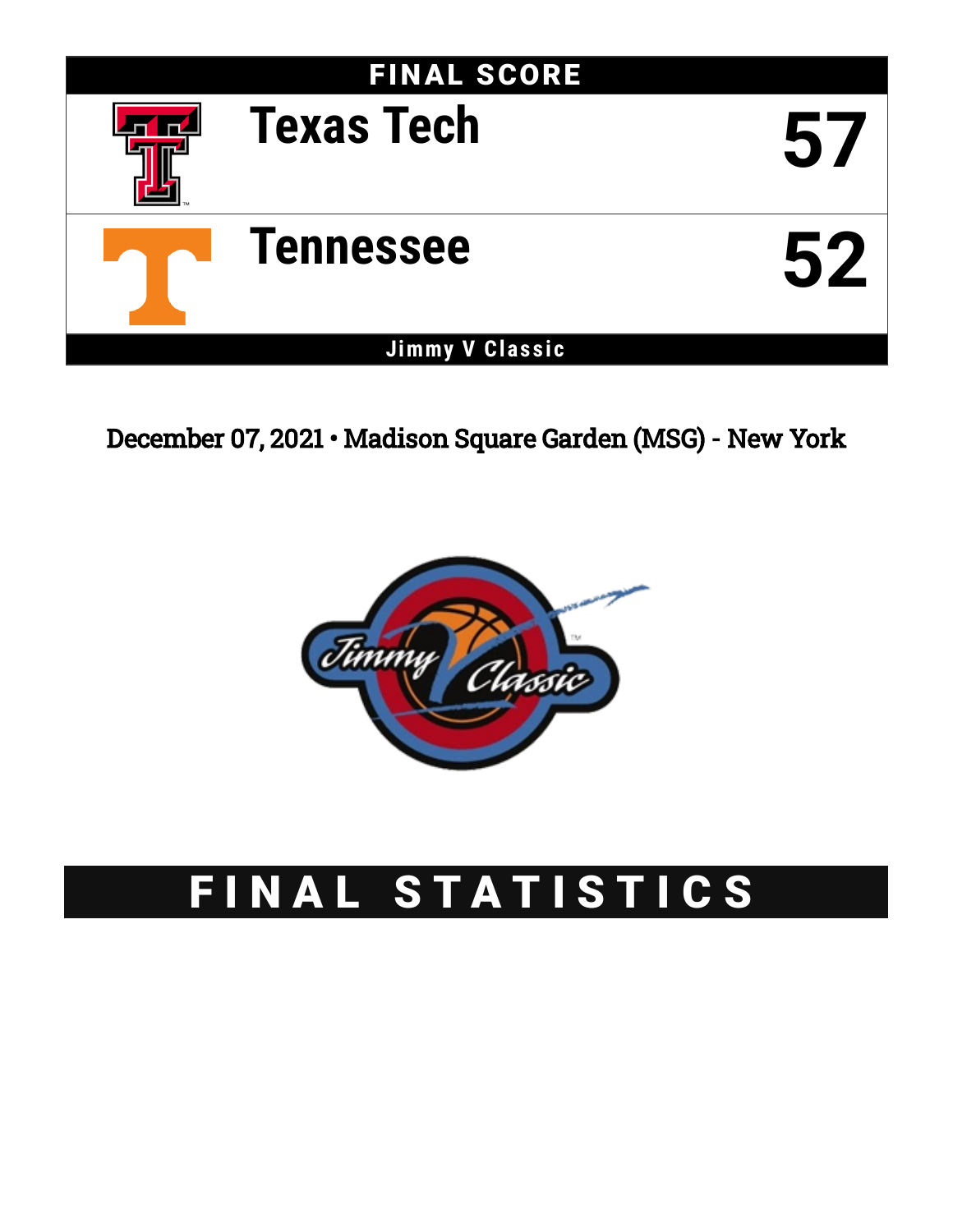# **Official Box Score Texas Tech vs Tennessee Game Totals -- Final Statistics December 07, 2021 at Madison Square Garden (MSG) - New York**



# **Texas Tech 57**

| No. | Plaver                  | S  | Pts      | FG       | 3FG      | FT.       | OR             | DR             | TR             | PF       | A            | TO | <b>BIK</b> | Stl          | Min | $+/-$          |
|-----|-------------------------|----|----------|----------|----------|-----------|----------------|----------------|----------------|----------|--------------|----|------------|--------------|-----|----------------|
| 00  | <b>OBANOR, KEVIN</b>    | F. | 10       | $4 - 16$ | $2 - 11$ | $0-0$     | 2              | 5              |                | 0        | 0            | 3  |            |              | 42  | 11             |
| 01  | SHANNON, JR., TERRENCE  | G  | 18       | $6 - 14$ | $0 - 5$  | $6 - 7$   |                | 11             | 12             | 1        | 2            | 3  | $\Omega$   |              | 42  | $\overline{7}$ |
| 02  | WARREN, DAVION          | G  | 10       | $3 - 10$ | $1 - 2$  | $3-6$     | 0              | 3              | 3              | 2        | 1            | 2  | 1          | 2            | 35  | 11             |
| 11  | <b>WILLIAMS, BRYSON</b> | F. |          | $3-9$    | $1 - 2$  | $0 - 0$   |                | 2              | 3              | 2        | 0            |    |            | $\mathbf{0}$ | 19  | 9              |
| 15  | <b>MCCULLAR, KEVIN</b>  | G  | 8        | $2 - 8$  | $0 - 2$  | $4-6$     | 0              | 10             | 10             | 3        | 5            | 2  | $\Omega$   |              | 42  | 8              |
| 03  | NADOLNY, CLARENCE       | G  | $\Omega$ | $0 - 0$  | $0 - 0$  | $0 - 1$   | 0              | 1              | 1              | $\Omega$ | 0            | 1  | $\Omega$   | $\Omega$     | 1   | -1             |
| 04  | <b>BATCHO, DANIEL</b>   | F  | 4        | 1-1      | $0 - 0$  | $2 - 5$   | 2              | 9              | 11             | 3        | $\Omega$     |    | 2          | $\Omega$     | 26  | -6             |
| 13  | <b>WILSON, MYLIK</b>    | G  | $\Omega$ | $0 - 0$  | $0 - 0$  | $0 - 0$   | 0              | 0              | 0              |          | $\mathbf{0}$ | 2  |            | 0            | 5   | $-3$           |
| 14  | SANTOS-SILVA, MARCUS    | F  | 0        | $0 - 0$  | $0 - 0$  | $0 - 0$   | 0              | 1              |                | 0        | 0            | 0  | 0          | $\Omega$     | 3   | $-4$           |
| 25  | ARMS, ADONIS            | G  | $\Omega$ | $0 - 3$  | $0 - 2$  | $0 - 0$   | $\overline{2}$ | $\Omega$       | $\overline{2}$ | 0        |              | 0  | 0          |              | 10  | $-7$           |
|     | TEAM                    |    |          |          |          |           | 2              | $\overline{2}$ | 4              | 0        |              | 0  |            |              |     |                |
|     | <b>TOTALS</b>           |    | 57       | 19-61    | $4 - 24$ | $15 - 25$ | 10             | 44             | 54             | 12       | 9            | 15 | 6          | 6            | 225 |                |

| <b>Shooting By Period</b><br>Period | FG.       | FG%   | 3FG      | 3FG%   | FT        | FT%   | Deadball Rebounds: 5,0<br>Last FG: 3rd-02:18              |
|-------------------------------------|-----------|-------|----------|--------|-----------|-------|-----------------------------------------------------------|
| 1st Half                            | $11 - 29$ | 38%   | $3 - 11$ | 27%    | 4-6       | 67%   | Biggest Run: 8-0                                          |
| 2nd Half                            | $5-27$    | 19%   | $1 - 12$ | 08%    | $4-9$     | 44%   | Largest lead: By 9 at 2nd-18:07<br>Technical Fouls: None. |
| 3rd Half                            | $3-5$     | 60%   | $0 - 1$  | $00\%$ | 7-10      | 70%   |                                                           |
| Game                                | 19-61     | 31.1% | $4 - 24$ | 16.7%  | $15 - 25$ | 60.0% |                                                           |

# **Tennessee 52**

| No. | Plaver                      | S  | Pts           | FG        | 3FG      | FT       | 0 <sub>R</sub> | DR       | TR       | PF             | A        | TO | Blk      | Stl          | Min                     | $+/-$ |
|-----|-----------------------------|----|---------------|-----------|----------|----------|----------------|----------|----------|----------------|----------|----|----------|--------------|-------------------------|-------|
| 01  | CHANDLER, KENNEDY           | G  | 9             | 4-13      | $1 - 5$  | $0 - 1$  |                | 2        | 3        | 4              | 5        | 5  | 0        | $\Omega$     | 41                      | $-2$  |
| 10  | FULKERSON, JOHN             | F. | 10            | $4-9$     | $0 - 1$  | $2 - 4$  | 4              | 6        | 10       | $\overline{2}$ | 2        | 2  | 5        | $\mathbf{0}$ | 36                      | $-1$  |
| 12  | <b>BAILEY JR., VICTOR</b>   | G  | 3             | 1-6       | $1 - 6$  | $0 - 1$  | 1              | 5        | 6        | $\overline{2}$ | 0        | 0  |          | 0            | 20                      | -9    |
| 13  | NKAMHOUA, OLIVIER           | F. | $\mathcal{P}$ | $1 - 3$   | $0 - 0$  | $0 - 0$  |                | 2        | 3        |                |          | 0  | 2        | 0            | 13                      | -8    |
| 25  | <b>VESCOVI, SANTIAGO</b>    | G  | 9             | $3 - 14$  | $2 - 10$ | $1 - 2$  | 0              | 5        | 5        | 4              |          | 0  | 0        | 2            | 35                      | $-4$  |
| 02  | HUNTLEY-HATFIELD, BRAND(    | F  | 1             | $0 - 0$   | $0 - 0$  | $1 - 2$  | 0              |          |          | 0              | 0        | 0  | $\Omega$ | $\Omega$     | $\overline{\mathbf{4}}$ | $-3$  |
| 05  | ZEIGLER, ZAKAI              | G  | 9             | $3 - 10$  | $1 - 7$  | $2 - 4$  | 0              | 2        | 2        | 4              |          |    | 0        |              | 28                      | 6     |
| 15  | MASHACK, JAHMAI             | G  | 0             | $0 - 0$   | $0 - 0$  | $0 - 0$  | 0              | $\Omega$ | $\Omega$ | 0              | 0        | 0  | $\Omega$ | $\Omega$     | $\Omega$                | $-3$  |
| 24  | POWELL, JUSTIN              | G  | 0             | $0 - 3$   | $0 - 3$  | $0 - 0$  | 0              |          |          | 0              | 0        | 0  | 0        | 0            | 8                       | 0     |
| 30  | <b>JAMES, JOSIAH-JORDAN</b> | G  |               | $2 - 12$  | 1-8      | $2 - 2$  |                | 8        | 9        | 4              | $\Omega$ | 0  | $\Omega$ | 3            | 30                      | $-4$  |
| 33  | PLAVSIC, UROS               | F  | 2             | 1-1       | $0 - 0$  | $0 - 0$  | 0              | 1        | 1        | -1             | 0        | 0  | $\Omega$ | 0            | 10                      | 5     |
|     | <b>TEAM</b>                 |    |               |           |          |          | 2              | 4        | 6        | $\Omega$       |          |    |          |              |                         |       |
|     | <b>TOTALS</b>               |    | 52            | $19 - 71$ | $6 - 40$ | $8 - 16$ | 10             | 37       | 47       | 22             | 10       | 9  | 8        | 6            | 225                     |       |

| 1st Half | $10 - 28$ | 36%   | $2 - 13$ | 15%   | 3-6      | 50%   |
|----------|-----------|-------|----------|-------|----------|-------|
| 2nd Half | $6 - 32$  | 19%   | $2 - 21$ | 10%   | $5-9$    | 56%   |
| 3rd Half | $3 - 11$  | 27%   | 2-6      | 33%   | $0 - 1$  | 00%   |
| Game     | 19-71     | 26.8% | 6-40     | 15.0% | $8 - 16$ | 50.0% |

*Deadball Rebounds:* 6,0 *Last FG:* 3rd-00:02 *Biggest Run:* 6-0 *Largest lead:* By 3 at 1st-08:10 *Technical Fouls:* None.

| Game Notes:                                          | <b>Score</b>                                    | 1st | 2nd             | 3rd | <b>TOT</b> | <b>Points</b>     | <b>TEC</b>     | <b>TEN</b>     |
|------------------------------------------------------|-------------------------------------------------|-----|-----------------|-----|------------|-------------------|----------------|----------------|
| Officials: Doug Sirmons, Patrick Adams, Jeb Hartness | <b>TEC</b>                                      | 29  | 15              | 13  | 57         | In the Paint      | 28             | 26             |
| Start Time: 07:04 PM ET                              | TEN                                             | 25  | 19              | 8   | 52         | Off Turns         |                | 13             |
| End Time: 09:31 PM ET                                |                                                 |     |                 |     |            | 2nd Chance        |                | 11             |
| Game Duration: 2:27<br>Neutral Court:                | TEC led for 37:32. TEN led for 2:32.            |     |                 |     |            | <b>Fast Break</b> |                | 13             |
|                                                      | Game was tied for 4:57.<br>Times tied: <b>2</b> |     | Lead Changes: 7 |     |            | Bench             |                | 19             |
|                                                      |                                                 |     |                 |     |            | Per Poss          | 0.750<br>27/76 | 0.684<br>24/76 |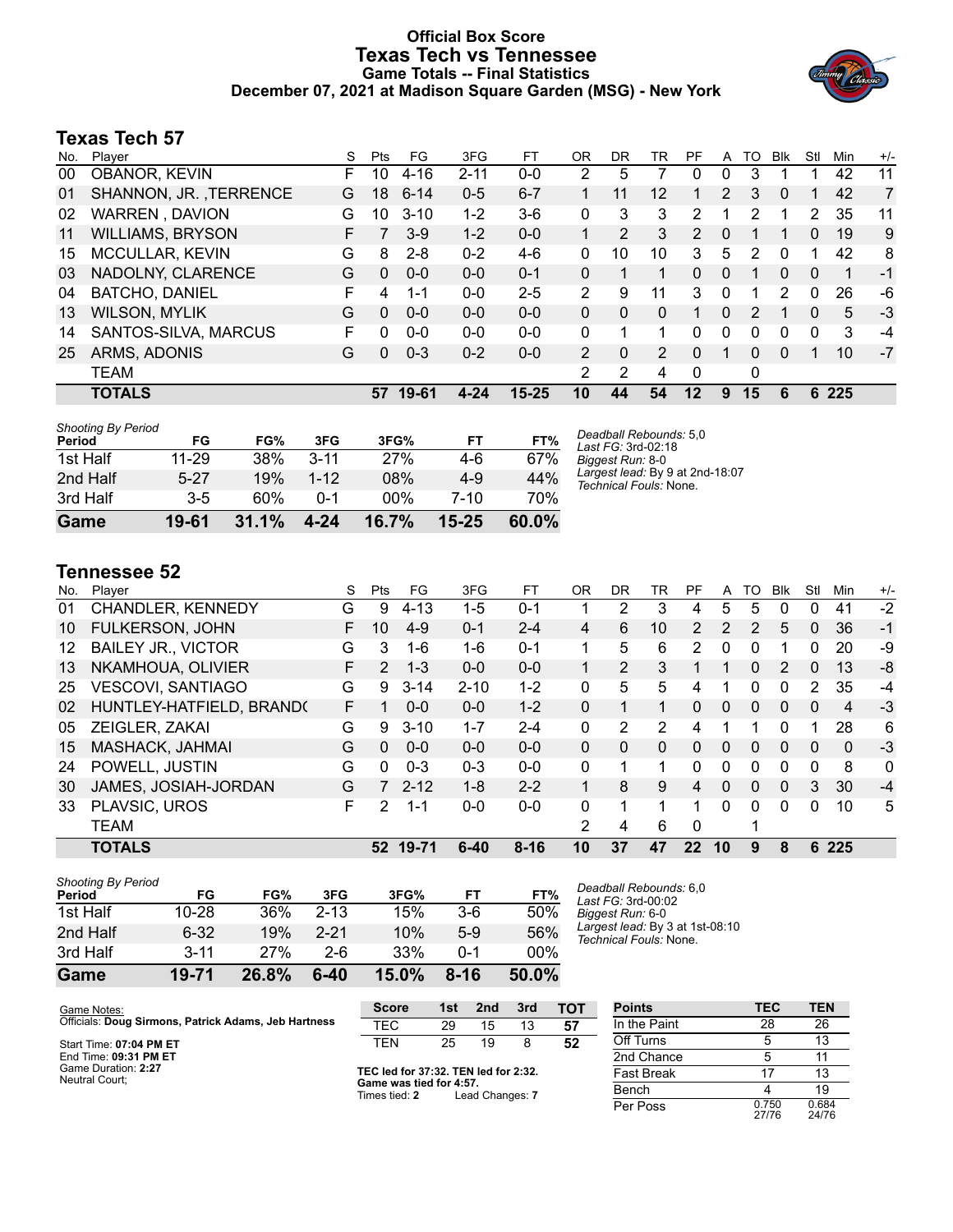# **Official Box Score Texas Tech vs Tennessee First Half Statistics Only December 07, 2021 at Madison Square Garden (MSG) - New York**



# **Texas Tech 29**

| No. | Player                  | S  | <b>Pts</b> | FG        | 3FG      | <b>FT</b> | <b>OR</b>     | <b>DR</b> | <b>TR</b>      | PF            | A        | TO           | <b>B</b> lk | Stl      | Min          | $+/-$ |
|-----|-------------------------|----|------------|-----------|----------|-----------|---------------|-----------|----------------|---------------|----------|--------------|-------------|----------|--------------|-------|
| 00  | OBANOR, KEVIN           | F  |            | 3-9       | $1-5$    | $0-0$     | 0             |           |                | 0             | 0        |              |             | 0        | 17           | 8     |
| 01  | SHANNON, JR., TERRENCE  | G  | 11         | $4-6$     | $0 - 1$  | $3 - 3$   |               | 4         | 5              | 0             |          | 3            | 0           |          | 19           | 6     |
| 02  | <b>WARREN, DAVION</b>   | G  | 5          | $2 - 5$   | $1 - 1$  | $0 - 0$   | 0             | 0         | 0              | 2             |          | 2            | 0           |          | 13           | 5     |
| 11  | <b>WILLIAMS, BRYSON</b> | F. | 5          | $2 - 5$   | $1 - 1$  | $0 - 0$   |               | 1         | $\overline{2}$ | $\mathcal{P}$ | $\Omega$ | 1            | $\Omega$    | $\Omega$ | 10           | 6     |
| 15  | MCCULLAR, KEVIN         | G  | 0          | $0 - 2$   | $0 - 2$  | $0 - 0$   | 0             | 5         | 5              | 0             | 3        | $\mathbf{0}$ | 0           |          | 18           | 6     |
| 03  | NADOLNY, CLARENCE       | G  | $\Omega$   | $0 - 0$   | $0 - 0$  | $0 - 0$   | 0             | 0         | $\Omega$       | 0             | 0        | $\Omega$     | 0           | 0        | $\mathbf{0}$ | 0     |
| 04  | <b>BATCHO, DANIEL</b>   | F  |            | $0 - 0$   | $0 - 0$  | $1 - 3$   | 1             | 2         | 3              | 1             | 0        | 0            | 1           | 0        | 12           | $-4$  |
| 13  | <b>WILSON, MYLIK</b>    | G  | $\Omega$   | $0 - 0$   | $0 - 0$  | $0 - 0$   | 0             | $\Omega$  | $\Omega$       | 0             | 0        |              | 0           | $\Omega$ | 1            | $-2$  |
| 14  | SANTOS-SILVA, MARCUS    | F  | 0          | $0 - 0$   | $0 - 0$  | $0 - 0$   | 0             | 0         | 0              | 0             | 0        | 0            | 0           | $\Omega$ | 1            | $-2$  |
| 25  | ARMS, ADONIS            | G  | $\Omega$   | $0 - 2$   | $0 - 1$  | $0 - 0$   | $\mathcal{P}$ | 0         | $\overline{2}$ | $\Omega$      |          | 0            | $\Omega$    |          | 9            | $-3$  |
|     | <b>TEAM</b>             |    |            |           |          |           | и             | 2         | 3              | 0             |          | 0            |             |          |              |       |
|     | <b>TOTALS</b>           |    | 29         | $11 - 29$ | $3 - 11$ | $4 - 6$   | 6             | 15        | 21             | 5             | 6        | 8            | 2           | 4        | 100          |       |
|     |                         |    |            |           |          |           |               |           |                |               |          |              |             |          |              |       |

| <b>Shooting By Period</b><br>Period | FG        | FG%      | 3FG      | 3FG%  | F1        | FT%   | Deadball Rebounds: 5,0<br>Last FG Half: TEC 2nd-03:38 |
|-------------------------------------|-----------|----------|----------|-------|-----------|-------|-------------------------------------------------------|
| 1st Half                            | $11 - 29$ | 38%      | $3 - 11$ | 27%   | 4-6       | 67%   |                                                       |
| Game                                | 19-61     | $31.1\%$ | 4-24     | 16.7% | $15 - 25$ | 60.0% |                                                       |

# **Tennessee 25**

| No. | Plaver                    | S | <b>Pts</b>    | FG.       | 3FG      | <b>FT</b> | <b>OR</b>    | DR.      | TR       | <b>PF</b>     | A        | TO. | <b>Blk</b>    | Stl      | Min          | $+/-$        |
|-----|---------------------------|---|---------------|-----------|----------|-----------|--------------|----------|----------|---------------|----------|-----|---------------|----------|--------------|--------------|
| 01  | CHANDLER, KENNEDY         | G | 2             | $1 - 3$   | $0 - 2$  | $0 - 0$   | 0            |          |          |               | 3        | 4   | 0             | 0        | 18           | $-5$         |
| 10  | <b>FULKERSON, JOHN</b>    | F | 6             | $3 - 4$   | $0 - 0$  | $0 - 0$   | 0            | 3        | 3        |               |          |     | $\mathcal{P}$ | $\Omega$ | 14           | 1            |
| 12  | <b>BAILEY JR., VICTOR</b> | G | 3             | $1 - 3$   | 1-3      | $0 - 0$   | 0            | 2        | 2        | 0             | 0        | 0   |               | 0        | 11           | $-4$         |
| 13  | NKAMHOUA, OLIVIER         | F | $\mathcal{P}$ | $1 - 3$   | $0 - 0$  | $0 - 0$   | $\mathbf{1}$ |          | 2        |               | 1        | 0   | $\mathcal{P}$ | $\Omega$ | 10           | -3           |
| 25  | <b>VESCOVI, SANTIAGO</b>  | G | $\mathcal{P}$ | $1-5$     | $0 - 2$  | $0 - 0$   | 0            |          |          | $\mathcal{P}$ | 0        | 0   | $\Omega$      | 0        | 11           | -3           |
| 02  | HUNTLEY-HATFIELD, BRAND(  | F |               | $0 - 0$   | $0 - 0$  | $1 - 2$   | 0            |          |          | 0             | 0        | 0   | $\mathbf{0}$  | $\Omega$ | 4            | $-3$         |
| 05  | ZEIGLER, ZAKAI            | G |               | $2 - 4$   | $1 - 2$  | $2 - 4$   | 0            | 0        | $\Omega$ | 0             | 1        | 0   | 0             | 0        | 9            | 1            |
| 15  | MASHACK, JAHMAI           | G | $\Omega$      | $0 - 0$   | $0 - 0$  | $0 - 0$   | $\Omega$     | $\Omega$ | $\Omega$ | $\Omega$      | $\Omega$ | 0   | $\Omega$      | $\Omega$ | $\mathbf{0}$ | $\Omega$     |
| 24  | POWELL, JUSTIN            | G | $\Omega$      | $0 - 2$   | $0 - 2$  | $0 - 0$   | 0            | 0        | $\Omega$ | $\Omega$      | 0        | 0   | 0             | 0        | 6            | $\mathbf{0}$ |
| 30  | JAMES, JOSIAH-JORDAN      | G | 0             | $0 - 3$   | $0 - 2$  | $0 - 0$   | $\mathbf{1}$ | 3        | 4        |               | 0        | 0   | $\Omega$      | $\Omega$ | 10           | -8           |
| 33  | PLAVSIC, UROS             | F | 2             | 1-1       | $0 - 0$  | $0 - 0$   | 0            |          |          |               | 0        | 0   | $\Omega$      | 0        | 7            | 4            |
|     | <b>TEAM</b>               |   |               |           |          |           |              | 0        |          | 0             |          |     |               |          |              |              |
|     | <b>TOTALS</b>             |   | 25            | $10 - 28$ | $2 - 13$ | $3 - 6$   | 3            | 13       | 16       | 7             | 6        | 6   | 5             | 0        | 100          |              |

| <b>Shooting By Period</b><br>Period | FG        | FG%   | 3FG      | 3FG%  | FТ       | FT%   |
|-------------------------------------|-----------|-------|----------|-------|----------|-------|
| 1st Half                            | $10 - 28$ | 36%   | $2 - 13$ | 15%   | $3-6$    | 50%   |
| Game                                | 19-71     | 26.8% | 6-40     | 15.0% | $8 - 16$ | 50.0% |

*Deadball Rebounds:* 6,0 *Last FG Half:* TEN 2nd-00:31

| Game Notes:                                          | <b>Score</b> | 1st | 2nd | 3rd | <b>TOT</b> | <b>Points (This Period)</b> | TEC            | <b>TEN</b>     |
|------------------------------------------------------|--------------|-----|-----|-----|------------|-----------------------------|----------------|----------------|
| Officials: Doug Sirmons, Patrick Adams, Jeb Hartness | TEC          | 29  | 15  | 13  | 57         | In the Paint                | 16             | 16             |
| Start Time: 07:04 PM ET                              | TEN          | 25  | 19  | 8   | 52         | Off Turns                   |                | 9              |
| End Time: 09:31 PM ET                                |              |     |     |     |            | 2nd Chance                  |                |                |
| Game Duration: 2:27<br>Neutral Court:                |              |     |     |     |            | <b>Fast Break</b>           |                |                |
|                                                      |              |     |     |     |            | Bench                       |                | 10             |
|                                                      |              |     |     |     |            | Per Poss                    | 0.879<br>13/33 | 0.758<br>12/33 |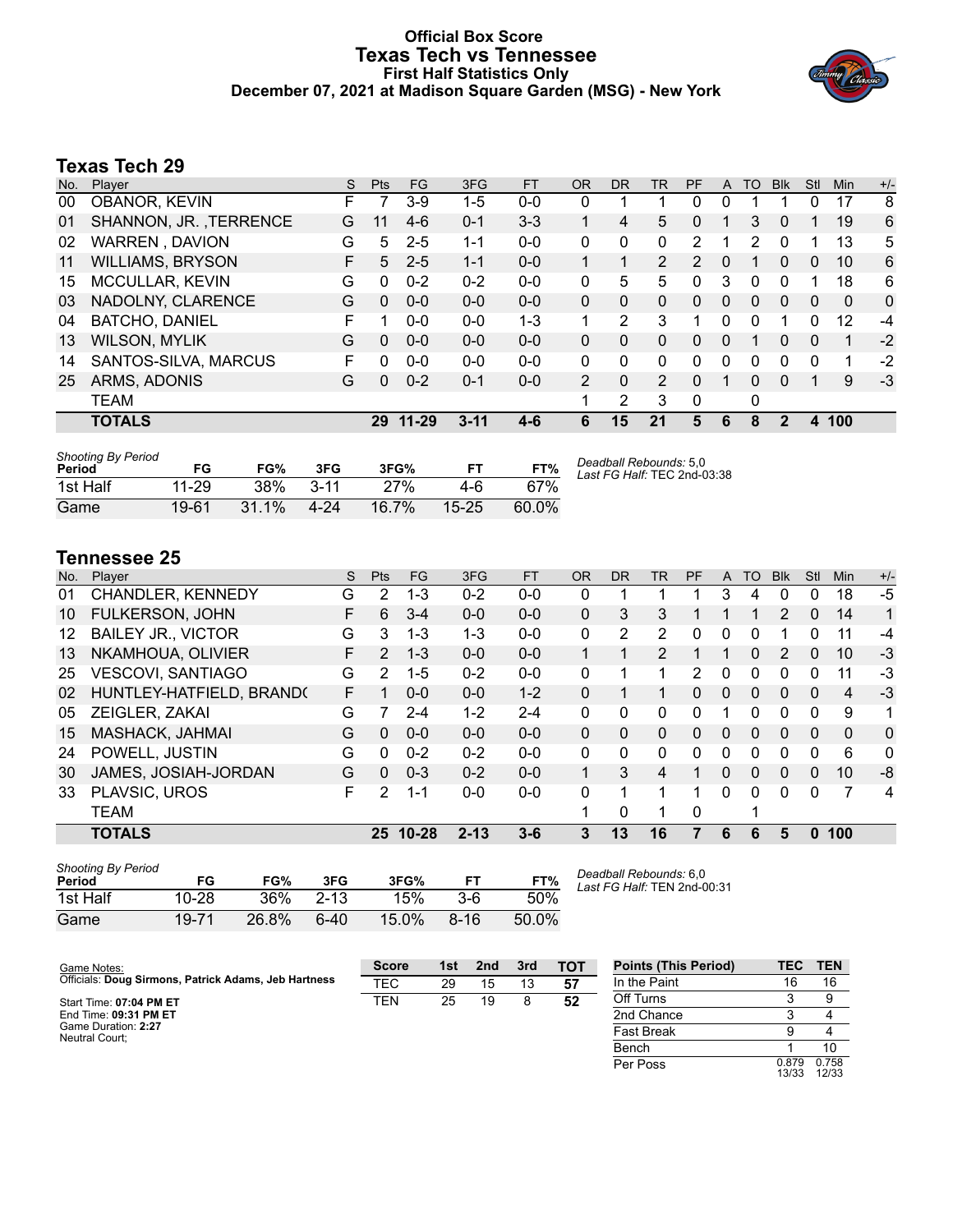# **Official Play-By-Play Texas Tech vs Tennessee First Half December 07, 2021 at Madison Square Garden (MSG) - New York**



### **Period 1**

<mark>Starters:</mark><br>Texas Tech: 0 OBANOR,KEVIN (F); 1 SHANNON, JR. ,TERRENCE (G); 2 WARREN ,DAVION (G); 11 WILLIAMS,BRYSON (F); 15 MCCULLAR,KEVIN (G);<br>Tennessee: 1 CHANDLER,KENNEDY (G); 10 FULKERSON,JOHN (F); 12 BAILEY JR.,VICTOR

| Time           | <b>VISITORS: Texas Tech</b>                                  | <b>Score</b> | <b>Margin</b>  | <b>HOME: Tennessee</b>                                  |
|----------------|--------------------------------------------------------------|--------------|----------------|---------------------------------------------------------|
| 19:32          |                                                              |              |                | MISSED 3PTR by CHANDLER, KENNEDY                        |
| 19:27          | REBOUND (DEF) by MCCULLAR, KEVIN                             |              |                |                                                         |
| 19:12          | MISSED JUMPER by WILLIAMS, BRYSON                            |              |                |                                                         |
| 19:12          |                                                              |              |                | BLOCK by FULKERSON, JOHN                                |
| 19:04          |                                                              |              |                | REBOUND (DEF) by NKAMHOUA, OLIVIER                      |
| 18:49          |                                                              |              |                | MISSED 3PTR by VESCOVI, SANTIAGO                        |
| 18:48          | REBOUND (DEF) by TEAM                                        |              |                |                                                         |
| 18:32          | TURNOVER (BADPASS) by SHANNON, JR., TERRENCE                 |              |                |                                                         |
| 18:19          |                                                              |              |                | TURNOVER (BADPASS) by CHANDLER, KENNEDY                 |
| 18:19<br>18:11 | STEAL by MCCULLAR, KEVIN<br>MISSED LAYUP by WILLIAMS, BRYSON |              |                |                                                         |
| 18:08          |                                                              |              |                | REBOUND (DEF) by FULKERSON, JOHN                        |
| 17:51          |                                                              |              |                | TURNOVER (BADPASS) by FULKERSON, JOHN                   |
| 17:51          | STEAL by WARREN, DAVION                                      |              |                |                                                         |
| 17:46          | MISSED LAYUP by WARREN, DAVION                               |              |                |                                                         |
| 17:46          |                                                              |              |                | BLOCK by FULKERSON, JOHN                                |
| 17:42          |                                                              |              |                | REBOUND (DEF) by BAILEY JR., VICTOR                     |
| 17:16          |                                                              | $2 - 0$      | H <sub>2</sub> | GOOD! LAYUP by NKAMHOUA, OLIVIER [PNT]                  |
| 17:16          |                                                              |              |                | ASSIST by CHANDLER, KENNEDY                             |
| 16:56          | GOOD! 3PTR by WILLIAMS, BRYSON                               | $2 - 3$      | V <sub>1</sub> |                                                         |
| 16:56          | ASSIST by WARREN, DAVION                                     |              |                |                                                         |
| 16:44          |                                                              |              |                | MISSED 3PTR by BAILEY JR., VICTOR                       |
| 16:41          |                                                              |              |                | REBOUND (OFF) by NKAMHOUA, OLIVIER                      |
| 16:40          |                                                              | $4 - 3$      | H <sub>1</sub> | GOOD! LAYUP by FULKERSON, JOHN                          |
| 16:40          |                                                              |              |                | ASSIST by CHANDLER, KENNEDY                             |
| 16:20          | GOOD! 3PTR by WARREN, DAVION                                 | $4 - 6$      | V <sub>2</sub> |                                                         |
| 16:20          | ASSIST by SHANNON, JR., TERRENCE                             |              |                |                                                         |
| 15:58<br>15:54 | REBOUND (DEF) by WILLIAMS, BRYSON                            |              |                | MISSED JUMPER by FULKERSON, JOHN                        |
| 15:51          | MISSED 3PTR by OBANOR, KEVIN                                 |              |                |                                                         |
| 15:47          |                                                              |              |                | REBOUND (DEF) by FULKERSON, JOHN                        |
| 15:29          |                                                              |              |                | MISSED LAYUP by VESCOVI, SANTIAGO                       |
| 15:26          | REBOUND (DEF) by OBANOR, KEVIN                               |              |                |                                                         |
| 15:03          | MISSED LAYUP by WARREN, DAVION                               |              |                |                                                         |
| 15:03          |                                                              |              |                | BLOCK by NKAMHOUA, OLIVIER                              |
| 14:58          |                                                              |              |                | REBOUND (DEF) by VESCOVI, SANTIAGO                      |
| 14:47          |                                                              |              |                | MISSED 3PTR by VESCOVI, SANTIAGO                        |
| 14:44          | REBOUND (DEF) by SHANNON, JR., TERRENCE                      |              |                |                                                         |
| 14:34          | MISSED 3PTR by OBANOR, KEVIN                                 |              |                |                                                         |
| 14:31          | REBOUND (OFF) by WILLIAMS, BRYSON                            |              |                |                                                         |
| 14:28          | MISSED 3PTR by MCCULLAR, KEVIN                               |              |                |                                                         |
| 14:27          |                                                              |              |                | REBOUND (DEF) by FULKERSON, JOHN                        |
| 14:27          |                                                              |              |                |                                                         |
| 14:27<br>14:27 |                                                              |              |                | SUB OUT: CHANDLER, KENNEDY                              |
| 14:27          |                                                              |              |                | SUB OUT: FULKERSON, JOHN<br>SUB OUT: BAILEY JR., VICTOR |
| 14:27          |                                                              |              |                | SUB IN: ZEIGLER, ZAKAI                                  |
| 14:27          |                                                              |              |                | SUB IN: JAMES, JOSIAH-JORDAN                            |
| 14:27          |                                                              |              |                | SUB IN: PLAVSIC, UROS                                   |
| 14:27          | SUB OUT: WILLIAMS, BRYSON                                    |              |                |                                                         |
| 14:27          | SUB IN: BATCHO, DANIEL                                       |              |                |                                                         |
| 13:58          |                                                              |              |                | TURNOVER (SHOTCLOCK) by TEAM                            |
| 13:45          | MISSED JUMPER by WARREN, DAVION                              |              |                |                                                         |
| 13:39          |                                                              |              |                | REBOUND (DEF) by JAMES, JOSIAH-JORDAN                   |
| 13:39          |                                                              |              |                | MISSED LAYUP by VESCOVI, SANTIAGO                       |
| 13:39          | BLOCK by OBANOR, KEVIN                                       |              |                |                                                         |
| 13:35          | REBOUND (DEF) by MCCULLAR, KEVIN                             |              |                |                                                         |
| 13:33          | GOOD! LAYUP by SHANNON, JR., TERRENCE [FB/PNT]               | $4 - 8$      | V <sub>4</sub> |                                                         |
| 13:23          | FOUL (PERSONAL) by BATCHO, DANIEL                            |              |                |                                                         |
| 13:23          |                                                              |              |                | MISSED FT by ZEIGLER, ZAKAI                             |
| 13:23          |                                                              |              |                | REBOUND (OFF) by TEAM                                   |
| 13:23<br>13:23 |                                                              |              |                | SUB OUT: VESCOVI, SANTIAGO<br>SUB IN: POWELL, JUSTIN    |
| 13:23          | SUB OUT: WARREN, DAVION                                      |              |                |                                                         |
| 13:23          | SUB IN: ARMS, ADONIS                                         |              |                |                                                         |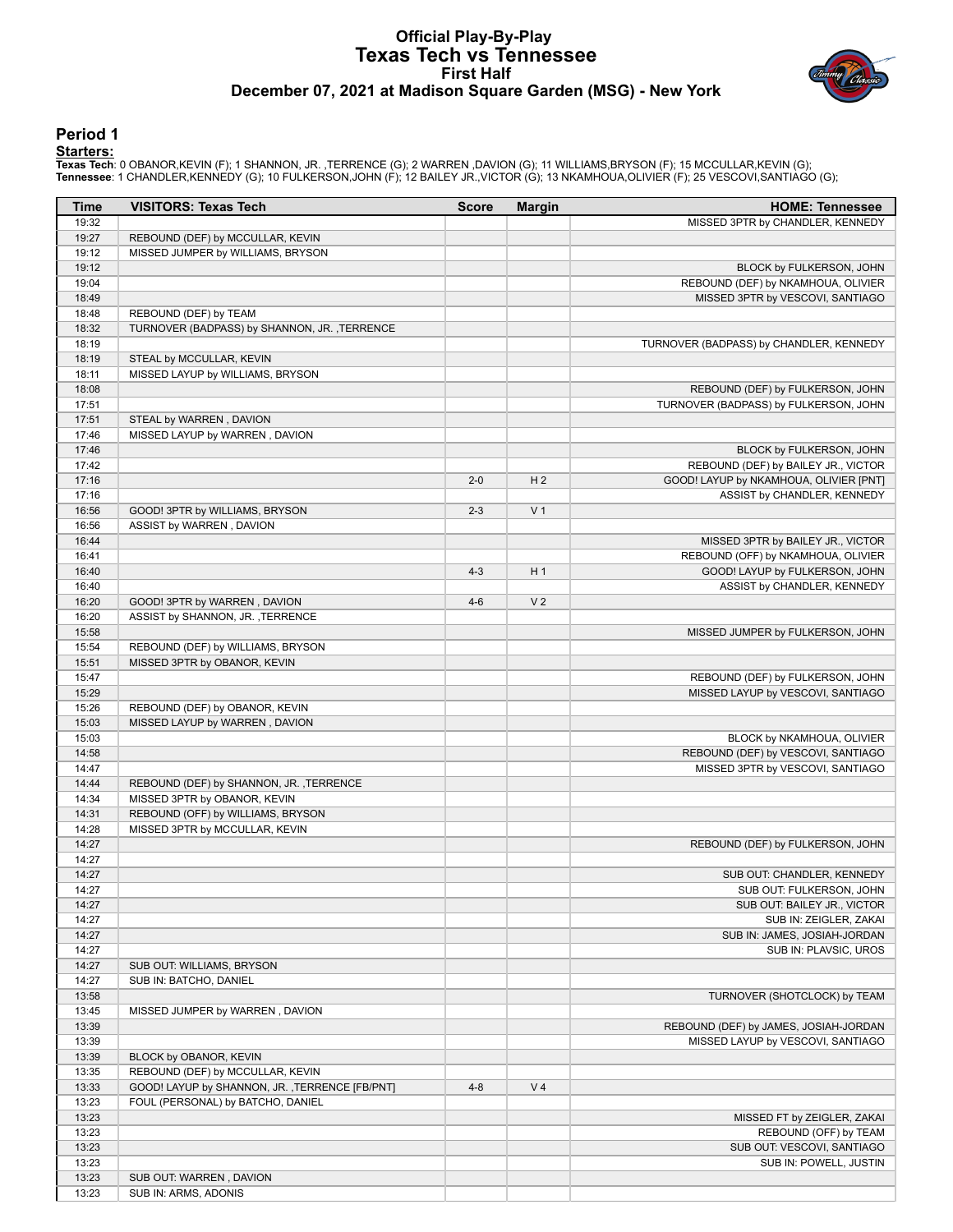| Time           | <b>VISITORS: Texas Tech</b>                      | <b>Score</b> | <b>Margin</b>  | <b>HOME: Tennessee</b>                     |
|----------------|--------------------------------------------------|--------------|----------------|--------------------------------------------|
| 13:23          |                                                  | $5-8$        | $V_3$          | GOOD! FT by ZEIGLER, ZAKAI                 |
| 13:06          | TURNOVER (OUTOFBOUNDS) by SHANNON, JR., TERRENCE |              |                |                                            |
| 13:06          | SUB OUT: OBANOR, KEVIN                           |              |                |                                            |
| 13:06          | SUB OUT: MCCULLAR, KEVIN                         |              |                |                                            |
| 13:06          | SUB IN: WILSON, MYLIK                            |              |                |                                            |
| 13:06          | SUB IN: SANTOS-SILVA, MARCUS                     |              |                |                                            |
| 12:50          |                                                  |              |                | MISSED 3PTR by JAMES, JOSIAH-JORDAN        |
| 12:50          |                                                  |              |                | REBOUND (OFF) by TEAM                      |
| 12:50          | SUB OUT: SHANNON, JR., TERRENCE                  |              |                |                                            |
| 12:50          | SUB OUT: SANTOS-SILVA, MARCUS                    |              |                |                                            |
| 12:50          | SUB IN: WILLIAMS, BRYSON                         |              |                |                                            |
| 12:50          | SUB IN: MCCULLAR, KEVIN                          |              |                |                                            |
| 12:42          |                                                  | $7 - 8$      | V <sub>1</sub> | GOOD! JUMPER by PLAVSIC, UROS [PNT]        |
| 12:42          |                                                  |              |                | ASSIST by NKAMHOUA, OLIVIER                |
| 12:20          | FOUL (OFF) by WILLIAMS, BRYSON                   |              |                |                                            |
| 12:20          | TURNOVER (OFFENSIVE) by WILLIAMS, BRYSON         |              |                |                                            |
| 12:20          |                                                  |              |                | SUB OUT: NKAMHOUA, OLIVIER                 |
| 12:20          |                                                  |              |                | SUB IN: CHANDLER, KENNEDY                  |
| 12:02          |                                                  |              |                | MISSED 3PTR by ZEIGLER, ZAKAI              |
| 11:58<br>11:58 | REBOUND (DEF) by MCCULLAR, KEVIN                 |              |                |                                            |
| 11:58          |                                                  |              |                | SUB OUT: PLAVSIC, UROS                     |
| 11:58          |                                                  |              |                | SUB IN: FULKERSON, JOHN                    |
| 11:58          | SUB OUT: WILLIAMS, BRYSON                        |              |                |                                            |
| 11:58          | SUB IN: OBANOR, KEVIN                            |              |                |                                            |
| 11:53          | TURNOVER (LOSTBALL) by WILSON, MYLIK             |              |                |                                            |
| 11:53          | SUB OUT: WILSON, MYLIK                           |              |                |                                            |
| 11:53          | SUB IN: SHANNON, JR., TERRENCE                   |              |                |                                            |
| 11:40          |                                                  |              |                | MISSED LAYUP by ZEIGLER, ZAKAI             |
| 11:36          | REBOUND (DEF) by BATCHO, DANIEL                  |              |                |                                            |
| 11:33          |                                                  |              |                | FOUL (PERSONAL) by FULKERSON, JOHN         |
| 11:33          | GOOD! FT by SHANNON, JR., TERRENCE [FB]          | $7-9$        | V <sub>2</sub> |                                            |
| 11:33          |                                                  |              |                | SUB OUT: ZEIGLER, ZAKAI                    |
| 11:33          |                                                  |              |                | SUB IN: VESCOVI, SANTIAGO                  |
| 11:33          | GOOD! FT by SHANNON, JR., TERRENCE [FB]          | $7 - 10$     | V <sub>3</sub> |                                            |
| 11:33          | SUB OUT: ARMS, ADONIS                            |              |                |                                            |
| 11:33          | SUB IN: WARREN, DAVION                           |              |                |                                            |
| 11:07          |                                                  |              |                | MISSED LAYUP by JAMES, JOSIAH-JORDAN       |
| 11:07          | BLOCK by BATCHO, DANIEL                          |              |                |                                            |
| 11:01          | REBOUND (DEF) by BATCHO, DANIEL                  |              |                |                                            |
| 10:50          | TURNOVER (BADPASS) by OBANOR, KEVIN              |              |                |                                            |
| 10:23          |                                                  | $9 - 10$     | V <sub>1</sub> | GOOD! LAYUP by FULKERSON, JOHN [PNT]       |
| 10:23          |                                                  |              |                | ASSIST by CHANDLER, KENNEDY                |
| 09:51          | TURNOVER (DRIBBLING) by WARREN, DAVION           |              |                |                                            |
| 09:51          |                                                  |              |                | SUB OUT: JAMES, JOSIAH-JORDAN              |
| 09:51          |                                                  |              |                | SUB IN: HUNTLEY-HATFIELD, BRANDON          |
| 09:51          | SUB OUT: OBANOR, KEVIN                           |              |                |                                            |
| 09:51          | SUB IN: SANTOS-SILVA, MARCUS                     |              |                |                                            |
| 09:22          |                                                  | $11 - 10$    | H1             | GOOD! JUMPER by FULKERSON, JOHN [PNT]      |
| 09:07          |                                                  |              |                | FOUL (PERSONAL) by VESCOVI, SANTIAGO       |
| 09:07          |                                                  |              |                | SUB OUT: POWELL, JUSTIN                    |
| 09:07          |                                                  |              |                | SUB IN: BAILEY JR., VICTOR                 |
| 09:07          | SUB OUT: BATCHO, DANIEL                          |              |                |                                            |
| 09:07          | SUB OUT: SANTOS-SILVA, MARCUS                    |              |                |                                            |
| 09:07          | SUB OUT: MCCULLAR, KEVIN                         |              |                |                                            |
| 09:07          | SUB IN: OBANOR, KEVIN                            |              |                |                                            |
| 09:07          | SUB IN: WILLIAMS, BRYSON                         |              |                |                                            |
| 09:07          | SUB IN: ARMS, ADONIS                             |              |                |                                            |
| 09:06          | GOOD! JUMPER by OBANOR, KEVIN [PNT]              | $11 - 12$    | V <sub>1</sub> |                                            |
| 09:06<br>08:55 | ASSIST by ARMS, ADONIS                           |              | H <sub>1</sub> |                                            |
| 08:27          |                                                  | $13 - 12$    |                | GOOD! LAYUP by CHANDLER, KENNEDY           |
| 08:24          | MISSED LAYUP by WILLIAMS, BRYSON                 |              |                | REBOUND (DEF) by HUNTLEY-HATFIELD, BRANDON |
| 08:10          |                                                  | $15-12$      | H <sub>3</sub> | GOOD! JUMPER by VESCOVI, SANTIAGO [PNT]    |
| 07:51          |                                                  |              |                | FOUL (PERSONAL) by VESCOVI, SANTIAGO       |
| 07:48          |                                                  |              |                |                                            |
| 07:48          |                                                  |              |                | SUB OUT: FULKERSON, JOHN                   |
| 07:48          |                                                  |              |                | SUB IN: JAMES, JOSIAH-JORDAN               |
| 07:48          | SUB OUT: ARMS, ADONIS                            |              |                |                                            |
| 07:48          | SUB IN: MCCULLAR, KEVIN                          |              |                |                                            |
| 07:45          | GOOD! LAYUP by OBANOR, KEVIN                     | $15 - 14$    | H1             |                                            |
| 07:29          |                                                  |              |                | MISSED LAYUP by NKAMHOUA, OLIVIER          |
| 07:19          | REBOUND (DEF) by MCCULLAR, KEVIN                 |              |                |                                            |
| 07:19          | GOOD! LAYUP by WARREN, DAVION [PNT]              | $15 - 16$    | V <sub>1</sub> |                                            |
| 07:19          | ASSIST by MCCULLAR, KEVIN                        |              |                |                                            |
| 07:07          |                                                  |              |                | MISSED JUMPER by NKAMHOUA, OLIVIER         |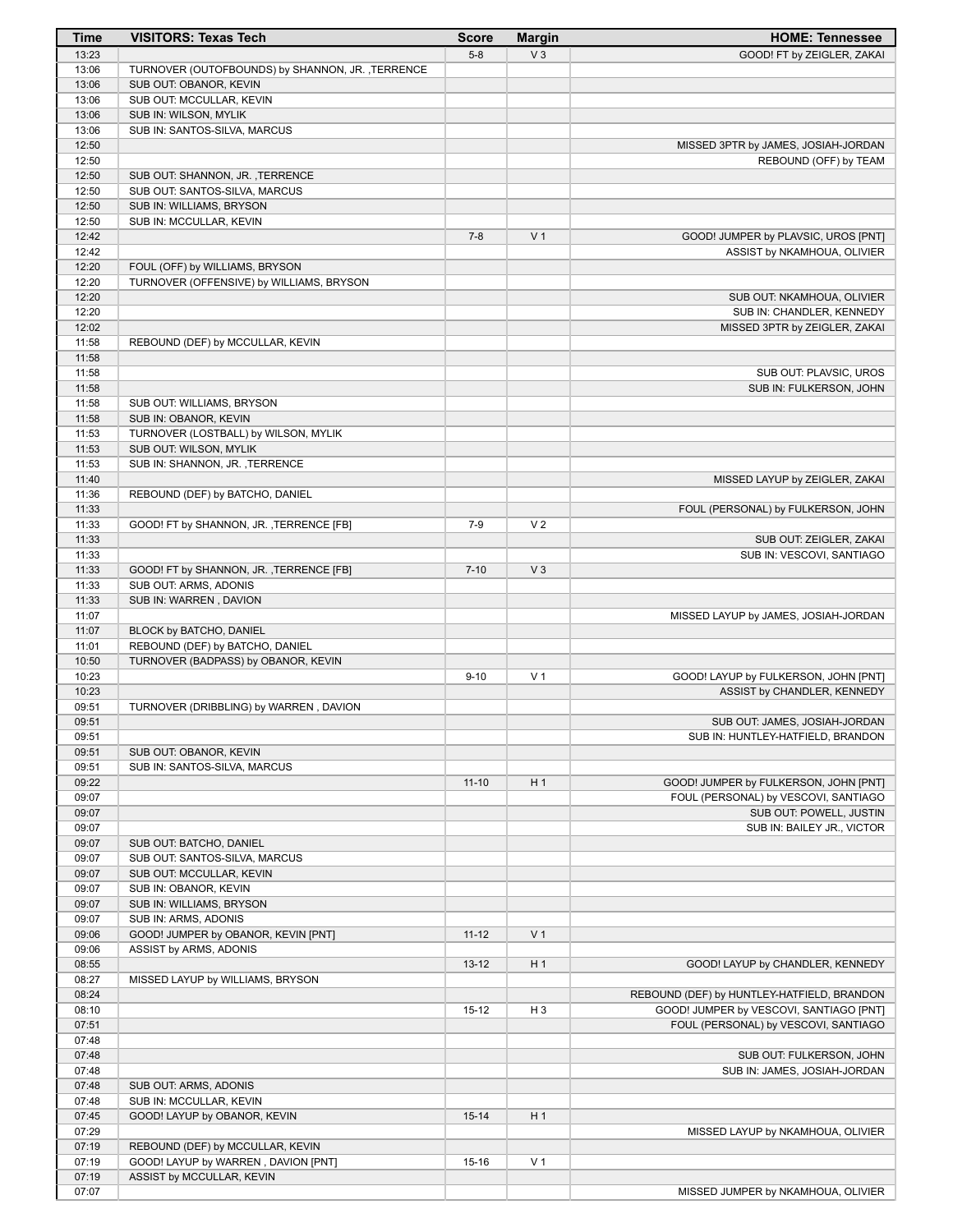| Time           | <b>VISITORS: Texas Tech</b>                              | <b>Score</b> | <b>Margin</b>  | <b>HOME: Tennessee</b>                    |
|----------------|----------------------------------------------------------|--------------|----------------|-------------------------------------------|
| 07:02          | REBOUND (DEF) by SHANNON, JR., TERRENCE                  |              |                |                                           |
| 07:01<br>07:01 |                                                          |              |                | SUB OUT: VESCOVI, SANTIAGO                |
| 06:50          | GOOD! LAYUP by SHANNON, JR., TERRENCE [PNT]              | $15 - 18$    | $V_3$          | SUB IN: NKAMHOUA, OLIVIER                 |
| 06:37          |                                                          |              |                | MISSED 3PTR by CHANDLER, KENNEDY          |
| 06:34          | REBOUND (DEF) by MCCULLAR, KEVIN                         |              |                |                                           |
| 06:33          | GOOD! LAYUP by WILLIAMS, BRYSON [FB]                     | $15 - 20$    | V <sub>5</sub> |                                           |
| 06:33          | ASSIST by MCCULLAR, KEVIN                                |              |                |                                           |
| 06:28          |                                                          |              |                | TIMEOUT 30SEC                             |
| 06:28          |                                                          |              |                | SUB OUT: BAILEY JR., VICTOR               |
| 06:28          |                                                          |              |                | SUB OUT: NKAMHOUA, OLIVIER                |
| 06:28          |                                                          |              |                | SUB IN: ZEIGLER, ZAKAI                    |
| 06:28<br>06:28 | SUB OUT: WILLIAMS, BRYSON                                |              |                | SUB IN: FULKERSON, JOHN                   |
| 06:28          | SUB IN: BATCHO, DANIEL                                   |              |                |                                           |
| 06:20          | FOUL (PERSONAL) by WARREN, DAVION                        |              |                |                                           |
| 06:20          |                                                          |              |                | MISSED FT by HUNTLEY-HATFIELD, BRANDON    |
| 06:20          |                                                          |              |                | REBOUND (OFF) by TEAM                     |
| 06:20          |                                                          | $16 - 20$    | V <sub>4</sub> | GOOD! FT by HUNTLEY-HATFIELD, BRANDON     |
| 06:20          |                                                          |              |                | SUB OUT: HUNTLEY-HATFIELD, BRANDON        |
| 06:20<br>05:59 | MISSED JUMPER by OBANOR, KEVIN                           |              |                | SUB IN: PLAVSIC, UROS                     |
| 05:55          |                                                          |              |                | REBOUND (DEF) by JAMES, JOSIAH-JORDAN     |
| 05:46          |                                                          |              |                | FOUL (OFF) by CHANDLER, KENNEDY           |
| 05:46          |                                                          |              |                | TURNOVER (OFFENSIVE) by CHANDLER, KENNEDY |
| 05:26          | FOUL (OFF) by WARREN, DAVION                             |              |                |                                           |
| 05:26          | TURNOVER (OFFENSIVE) by WARREN, DAVION                   |              |                |                                           |
| 05:26          | SUB OUT: OBANOR, KEVIN                                   |              |                |                                           |
| 05:26<br>05:26 | SUB OUT: WARREN, DAVION                                  |              |                |                                           |
| 05:26          | SUB IN: WILLIAMS, BRYSON<br>SUB IN: ARMS, ADONIS         |              |                |                                           |
| 05:06          |                                                          | 19-20        | V <sub>1</sub> | GOOD! 3PTR by ZEIGLER, ZAKAI              |
| 05:06          |                                                          |              |                | ASSIST by FULKERSON, JOHN                 |
| 04:39          | MISSED 3PTR by MCCULLAR, KEVIN                           |              |                |                                           |
| 04:36          |                                                          |              |                | REBOUND (DEF) by JAMES, JOSIAH-JORDAN     |
| 04:30<br>04:30 | STEAL by SHANNON, JR., TERRENCE                          |              |                | TURNOVER (LOSTBALL) by CHANDLER, KENNEDY  |
| 04:22          | GOOD! LAYUP by SHANNON, JR., TERRENCE [FB]               | 19-22        | $V_3$          |                                           |
| 04:22          |                                                          |              |                | FOUL (PERSONAL) by JAMES, JOSIAH-JORDAN   |
| 04:22          |                                                          |              |                | SUB OUT: PLAVSIC, UROS                    |
| 04:22          |                                                          |              |                | SUB IN: POWELL, JUSTIN                    |
| 04:22<br>04:22 | GOOD! FT by SHANNON, JR., TERRENCE [FB]                  | 19-23        | V <sub>4</sub> |                                           |
| 04:22          | SUB OUT: SHANNON, JR., TERRENCE<br>SUB IN: WILSON, MYLIK |              |                |                                           |
| 04:21          | FOUL (PERSONAL) by WILLIAMS, BRYSON                      |              |                |                                           |
| 04:18          |                                                          |              |                | MISSED FT by ZEIGLER, ZAKAI               |
| 04:18          |                                                          |              |                | REBOUND (OFF) by TEAM                     |
| 04:18          | SUB OUT: WILLIAMS, BRYSON                                |              |                |                                           |
| 04:18          | SUB OUT: WILSON, MYLIK                                   |              |                |                                           |
| 04:18          | SUB IN: OBANOR, KEVIN                                    |              |                |                                           |
| 04:18<br>04:18 | SUB IN: SHANNON, JR., TERRENCE                           | 20-23        | $V_3$          | GOOD! FT by ZEIGLER, ZAKAI [FB]           |
| 04:00          | MISSED LAYUP by SHANNON, JR., TERRENCE                   |              |                |                                           |
| 03:56          | REBOUND (OFF) by SHANNON, JR., TERRENCE                  |              |                |                                           |
| 03:54          | GOOD! JUMPER by SHANNON, JR., TERRENCE [PNT]             | $20 - 25$    | V <sub>5</sub> |                                           |
| 03:47          |                                                          |              |                | MISSED 3PTR by JAMES, JOSIAH-JORDAN       |
| 03:44          | REBOUND (DEF) by SHANNON, JR., TERRENCE                  |              |                |                                           |
| 03:34<br>03:34 | GOOD! 3PTR by OBANOR, KEVIN<br>ASSIST by MCCULLAR, KEVIN | 20-28        | V8             |                                           |
| 03:16          |                                                          |              |                | MISSED 3PTR by POWELL, JUSTIN             |
| 03:12          |                                                          |              |                | REBOUND (OFF) by JAMES, JOSIAH-JORDAN     |
| 03:07          |                                                          |              |                | MISSED 3PTR by POWELL, JUSTIN             |
| 03:04          | REBOUND (DEF) by SHANNON, JR., TERRENCE                  |              |                |                                           |
| 02:50          | MISSED 3PTR by ARMS, ADONIS                              |              |                |                                           |
| 02:50<br>02:50 | REBOUND (OFF) by TEAM                                    |              |                |                                           |
| 02:50          |                                                          |              |                | SUB OUT: FULKERSON, JOHN                  |
| 02:50          |                                                          |              |                | SUB OUT: POWELL, JUSTIN                   |
| 02:50          |                                                          |              |                | SUB OUT: JAMES, JOSIAH-JORDAN             |
| 02:50          |                                                          |              |                | SUB IN: BAILEY JR., VICTOR                |
| 02:50          |                                                          |              |                | SUB IN: NKAMHOUA, OLIVIER                 |
| 02:50<br>02:35 | MISSED 3PTR by OBANOR, KEVIN                             |              |                | SUB IN: PLAVSIC, UROS                     |
| 02:35          | REBOUND (OFF) by BATCHO, DANIEL                          |              |                |                                           |
| 02:35          |                                                          |              |                | BLOCK by BAILEY JR., VICTOR               |
| 02:31          |                                                          |              |                | FOUL (PERSONAL) by NKAMHOUA, OLIVIER      |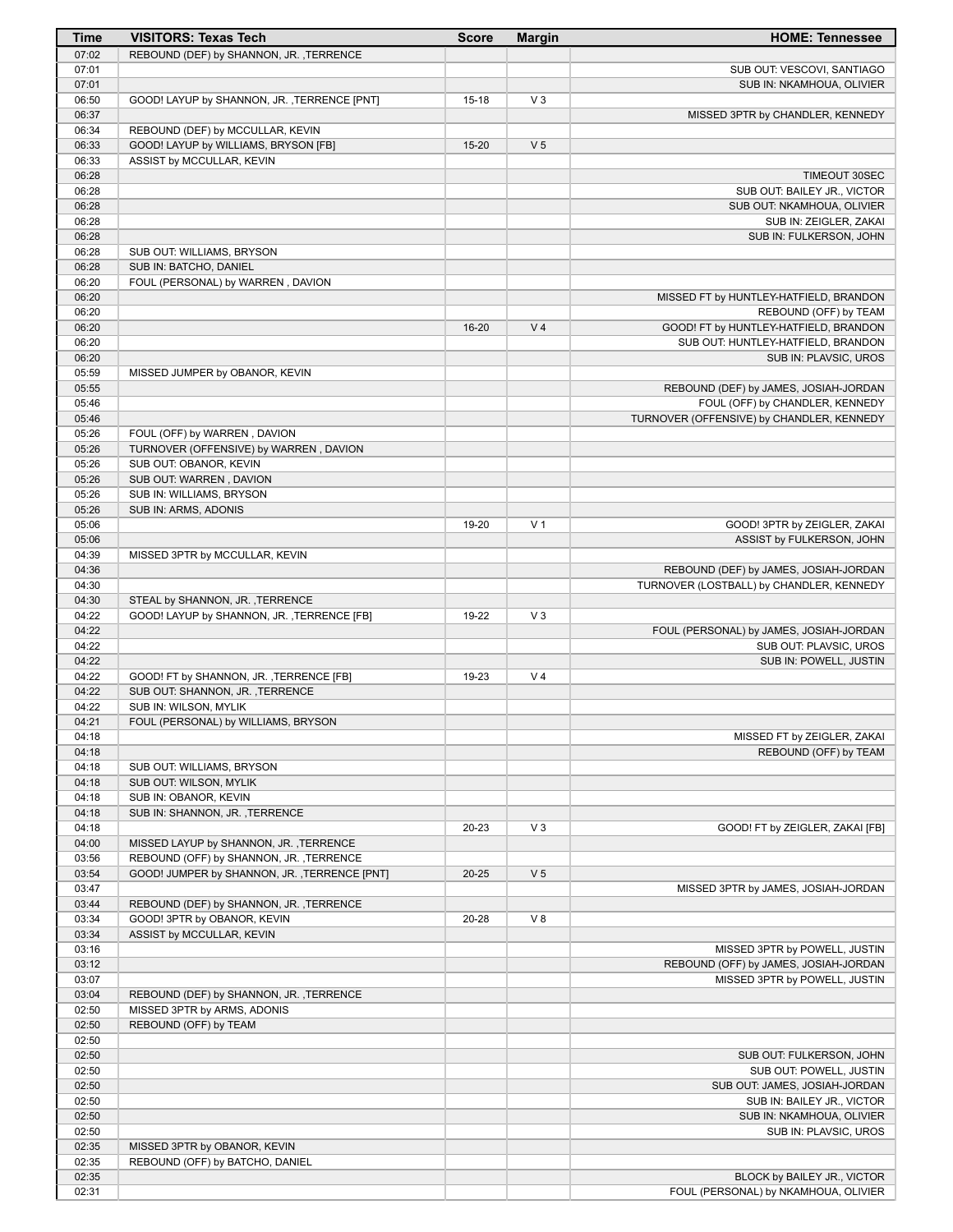| Time  | <b>VISITORS: Texas Tech</b>                   | <b>Score</b> | <b>Margin</b>  | <b>HOME: Tennessee</b>                  |
|-------|-----------------------------------------------|--------------|----------------|-----------------------------------------|
| 02:31 | MISSED FT by BATCHO, DANIEL                   |              |                |                                         |
| 02:31 | REBOUND (OFF) by TEAM                         |              |                |                                         |
| 02:31 | GOOD! FT by BATCHO, DANIEL                    | 20-29        | V <sub>9</sub> |                                         |
| 02:18 |                                               |              |                | TURNOVER (BADPASS) by CHANDLER, KENNEDY |
| 02:18 | STEAL by ARMS, ADONIS                         |              |                |                                         |
| 02:00 | MISSED LAYUP by OBANOR, KEVIN                 |              |                |                                         |
| 02:00 |                                               |              |                | BLOCK by NKAMHOUA, OLIVIER              |
| 01:55 | REBOUND (OFF) by ARMS, ADONIS                 |              |                |                                         |
| 01:52 | MISSED 3PTR by OBANOR, KEVIN                  |              |                |                                         |
| 01:49 | REBOUND (OFF) by ARMS, ADONIS                 |              |                |                                         |
| 01:48 | MISSED LAYUP by ARMS, ADONIS                  |              |                |                                         |
| 01:46 |                                               |              |                | REBOUND (DEF) by PLAVSIC, UROS          |
| 01:40 |                                               | 23-29        | $V_6$          | GOOD! 3PTR by BAILEY JR., VICTOR [FB]   |
| 01:40 |                                               |              |                | ASSIST by ZEIGLER, ZAKAI                |
| 01:09 | TURNOVER (LOSTBALL) by SHANNON, JR., TERRENCE |              |                |                                         |
| 00:37 |                                               |              |                | MISSED 3PTR by BAILEY JR., VICTOR       |
| 00:37 | REBOUND (DEF) by TEAM                         |              |                |                                         |
| 00:37 |                                               |              |                | FOUL (PERSONAL) by PLAVSIC, UROS        |
| 00:37 |                                               |              |                | SUB OUT: NKAMHOUA, OLIVIER              |
| 00:37 |                                               |              |                | SUB OUT: PLAVSIC, UROS                  |
| 00:37 |                                               |              |                | SUB IN: FULKERSON, JOHN                 |
| 00:37 |                                               |              |                | SUB IN: JAMES, JOSIAH-JORDAN            |
| 00:37 | MISSED FT by BATCHO, DANIEL                   |              |                |                                         |
| 00:37 |                                               |              |                | REBOUND (DEF) by BAILEY JR., VICTOR     |
| 00:10 |                                               | 25-29        | V <sub>4</sub> | GOOD! JUMPER by ZEIGLER, ZAKAI [PNT]    |
| 00:01 | MISSED 3PTR by SHANNON, JR., TERRENCE         |              |                |                                         |
| 00:01 |                                               |              |                | REBOUND (DEF) by CHANDLER, KENNEDY      |

# **Texas Tech 29, Tennessee 25**

| <b>Points (This Period)</b> | <b>TEC</b>     | <b>TEN</b>     |
|-----------------------------|----------------|----------------|
| In the Paint                | 16             | 16             |
| Off Turns                   |                |                |
| 2nd Chance                  |                |                |
| Fast Break                  |                |                |
| Bench                       |                | 10             |
| Per Poss                    | 0.879<br>13/33 | 0.758<br>12/33 |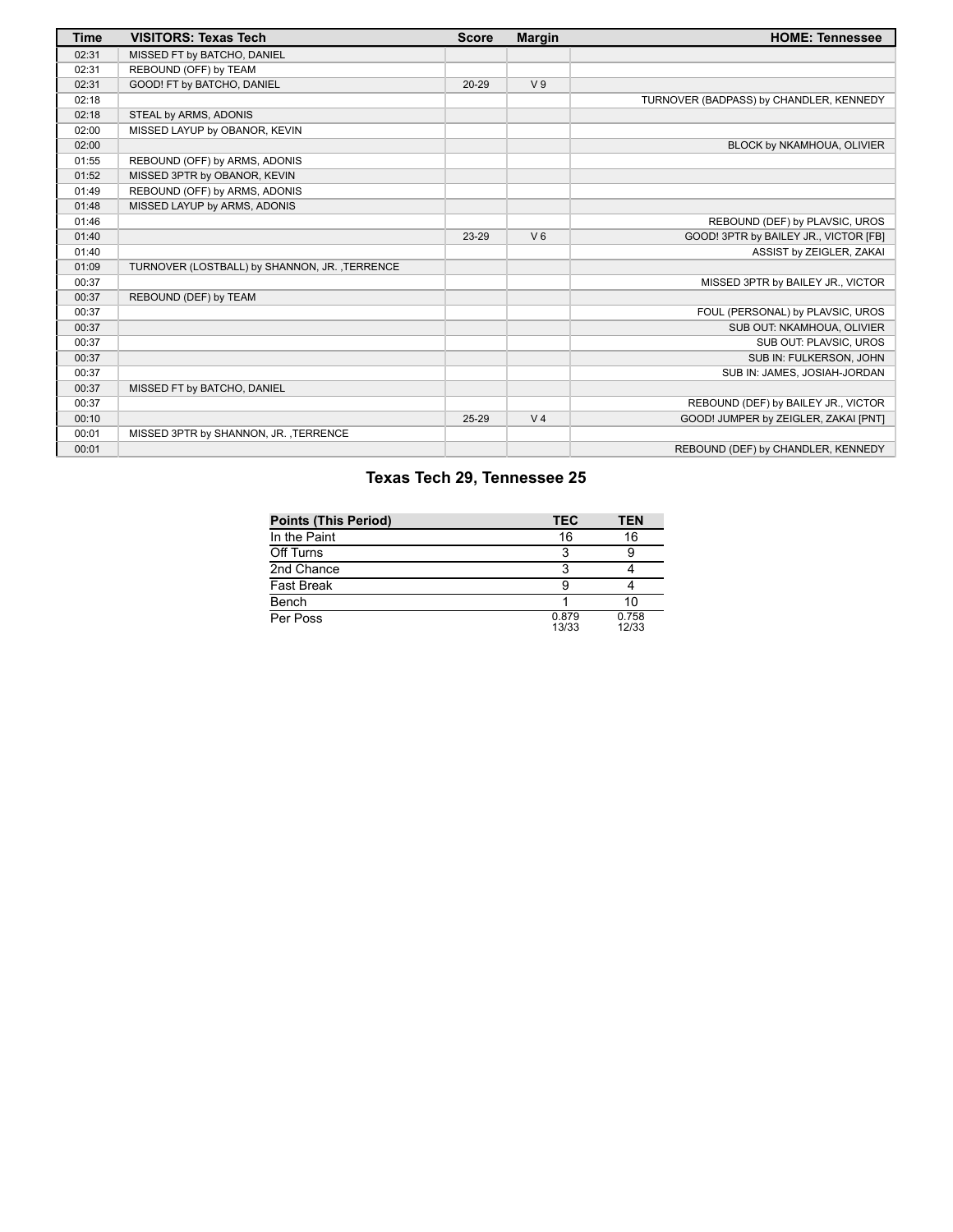# **Official Box Score Texas Tech vs Tennessee Second Half Statistics Only December 07, 2021 at Madison Square Garden (MSG) - New York**



# **Texas Tech 15**

| No. | Plaver                  | S  | <b>Pts</b> | FG      | 3FG      | <b>FT</b> | <b>OR</b> | <b>DR</b> | TR | PF             | A            | TO       | <b>Blk</b> | Stl      | <b>Min</b> | $+/-$ |
|-----|-------------------------|----|------------|---------|----------|-----------|-----------|-----------|----|----------------|--------------|----------|------------|----------|------------|-------|
| 00  | OBANOR, KEVIN           | F  | 3          | 1-7     | 1-6      | $0-0$     | 2         | 3         | 5  | 0              | 0            | 2        | 0          | 0        | 20         | $-2$  |
| 01  | SHANNON, JR., TERRENCE  | G  |            | $0 - 4$ | $0 - 3$  | $1 - 2$   | 0         |           |    |                |              | 0        | 0          | 0        | 18         | $-3$  |
| 02  | WARREN, DAVION          | G  | 0          | $0 - 4$ | $0 - 1$  | $0 - 2$   | 0         | 2         | 2  | 0              | 0            | 0        |            |          | 17         | 4     |
| 11  | <b>WILLIAMS, BRYSON</b> | F. | 2          | $1 - 4$ | $0 - 1$  | $0 - 0$   | 0         | 1         | 1  | 0              | 0            | 0        |            | 0        | 9          | 0     |
| 15  | MCCULLAR, KEVIN         | G  |            | $2-6$   | $0 - 0$  | $3-4$     | 0         | 4         | 4  | 2              |              | 2        | $\Omega$   | 0        | 18         | $-3$  |
| 03  | NADOLNY, CLARENCE       | G  | $\Omega$   | $0 - 0$ | $0 - 0$  | $0 - 1$   | 0         | 1         | 1  | 0              | 0            |          | 0          | 0        | 1          | $-1$  |
| 04  | <b>BATCHO, DANIEL</b>   | F  | 2          | 1-1     | $0 - 0$  | $0 - 0$   | 1.        | 5         | 6  | $\overline{2}$ | 0            |          | 0          | 0        | 9          | -4    |
| 13  | <b>WILSON, MYLIK</b>    | G  | $\Omega$   | $0 - 0$ | $0 - 0$  | $0 - 0$   | 0         | $\Omega$  | 0  | 1              | 0            |          |            | $\Omega$ | 3          | $-1$  |
| 14  | SANTOS-SILVA, MARCUS    | F. | 0          | $0 - 0$ | $0 - 0$  | $0 - 0$   | 0         | 1         | 1  | 0              | 0            | 0        | 0          | 0        | 2          | $-2$  |
| 25  | ARMS, ADONIS            | G  | $\Omega$   | $0 - 1$ | $0 - 1$  | $0 - 0$   | 0         | $\Omega$  | 0  | 0              | 0            | $\Omega$ | $\Omega$   | 0        | 2          | $-4$  |
|     | <b>TEAM</b>             |    |            |         |          |           |           | 0         | 1  | 0              |              | 0        |            |          |            |       |
|     | <b>TOTALS</b>           |    | 15         | -5-27   | $1 - 12$ | 4-9       | 4         | 24        | 28 | 6              | $\mathbf{2}$ |          | 3          | 1        | 100        |       |
|     |                         |    |            |         |          |           |           |           |    |                |              |          |            |          |            |       |

| <b>Shooting By Period</b><br>Period | FG       | FG%      | 3FG      | 3FG%     | FT        | FT%   | Deadball Rebounds: 5,0<br>Last FG Half: TEC 3rd-02:18 |
|-------------------------------------|----------|----------|----------|----------|-----------|-------|-------------------------------------------------------|
| 2nd Half                            | $5 - 27$ | 19%      | $1 - 12$ | 08%      | 4-9       | 44%   |                                                       |
| Game                                | 19-61    | $31.1\%$ | 4-24     | $16.7\%$ | $15 - 25$ | 60.0% |                                                       |

# **Tennessee 19**

| No. | Player                    | S  | <b>Pts</b>     | FG       | 3FG      | <b>FT</b> | <b>OR</b>    | DR. | TR           | PF            | A        | TO           | <b>Blk</b>   | Stl      | Min      | $+/-$          |
|-----|---------------------------|----|----------------|----------|----------|-----------|--------------|-----|--------------|---------------|----------|--------------|--------------|----------|----------|----------------|
| 01  | CHANDLER, KENNEDY         | G  | 4              | $2 - 5$  | $0 - 1$  | $0 - 1$   | 1            | 0   |              | 3             | 2        |              | 0            | 0        | 18       | 5              |
| 10  | FULKERSON, JOHN           | F  | $\mathcal{P}$  | $0 - 2$  | $0 - 0$  | $2 - 4$   | 1.           | 3   | 4            | $\Omega$      | 0        |              | 3            | $\Omega$ | 17       | 3              |
| 12  | <b>BAILEY JR., VICTOR</b> | G  | 0              | $0 - 3$  | $0 - 3$  | $0 - 0$   | $\mathbf{0}$ | 3   | 3            | 0             | 0        | 0            | 0            | 0        | 8        | $-4$           |
| 13  | NKAMHOUA, OLIVIER         | F  | 0              | $0 - 0$  | $0 - 0$  | $0 - 0$   | $\Omega$     |     | 1            | 0             | 0        | 0            | $\mathbf{0}$ | $\Omega$ | 3        | -5             |
| 25  | <b>VESCOVI, SANTIAGO</b>  | G  | 4              | 1-8      | $1 - 7$  | $1 - 2$   | $\Omega$     | 4   | 4            | 2             | 1        | 0            | 0            | 2        | 18       | 2              |
| 02  | HUNTLEY-HATFIELD, BRAND(  | F. | 0              | $0 - 0$  | $0 - 0$  | $0-0$     | $\Omega$     | 0   | $\mathbf{0}$ | $\Omega$      | 0        | 0            | $\Omega$     | 0        | $\Omega$ | $\Omega$       |
| 05  | ZEIGLER, ZAKAI            | G  | 2              | $1 - 5$  | $0 - 4$  | $0 - 0$   | $\Omega$     | 1   | 1            | 3             | 0        | 0            | $\Omega$     |          | 16       | $\overline{7}$ |
| 15  | MASHACK, JAHMAI           | G  | 0              | $0 - 0$  | $0 - 0$  | $0 - 0$   | $\Omega$     | 0   | 0            | $\Omega$      | 0        | 0            | $\mathbf{0}$ | 0        | 0        | 0              |
| 24  | POWELL, JUSTIN            | G  | 0              | $0 - 1$  | $0 - 1$  | $0 - 0$   | $\Omega$     |     |              | 0             | 0        | 0            | 0            | 0        | 2        | 2              |
| 30  | JAMES, JOSIAH-JORDAN      | G  | $\overline{7}$ | $2 - 8$  | $1 - 5$  | $2 - 2$   | $\Omega$     | 4   | 4            | $\mathcal{P}$ | $\Omega$ | 0            | $\Omega$     | 3        | 15       | 9              |
| 33  | PLAVSIC, UROS             | F  | 0              | $0-0$    | $0 - 0$  | $0 - 0$   | 0            | 0   | $\Omega$     | 0             | $\Omega$ | 0            | $\Omega$     | 0        | 3        | 1              |
|     | TEAM                      |    |                |          |          |           | 1            | 4   | 5            | 0             |          | 0            |              |          |          |                |
|     | <b>TOTALS</b>             |    | 19             | $6 - 32$ | $2 - 21$ | $5-9$     | 3            | 21  | 24           | 10            | 3        | $\mathbf{2}$ | 3            | 6        | 100      |                |

| <b>Shooting By Period</b><br>Period | FG    | FG%   | 3FG  | 3FG%  | FT   | FT%   |
|-------------------------------------|-------|-------|------|-------|------|-------|
| 2nd Half                            | 6-32  | 19%   | 2-21 | 10%   | 5-9  | 56%   |
| Game                                | 19-71 | 26.8% | 6-40 | 15.0% | 8-16 | 50.0% |

*Deadball Rebounds:* 6,0 *Last FG Half:* TEN 3rd-00:02

| Game Notes:                                          | <b>Score</b> | 1st | 2nd | 3rd | <b>TOT</b> | <b>Points (This Period)</b> | TEC           | <b>TEN</b>    |
|------------------------------------------------------|--------------|-----|-----|-----|------------|-----------------------------|---------------|---------------|
| Officials: Doug Sirmons, Patrick Adams, Jeb Hartness | <b>TEC</b>   | 29  | 15  | 13  | 57         | In the Paint                |               |               |
| Start Time: 07:04 PM ET                              | <b>TEN</b>   | 25  | 19  |     | 52         | Off Turns                   |               |               |
| End Time: 09:31 PM ET                                |              |     |     |     |            | 2nd Chance                  |               |               |
| Game Duration: 2:27<br>Neutral Court:                |              |     |     |     |            | <b>Fast Break</b>           |               |               |
|                                                      |              |     |     |     |            | Bench                       |               |               |
|                                                      |              |     |     |     |            | Per Poss                    | 0.441<br>7/34 | 0.543<br>9/35 |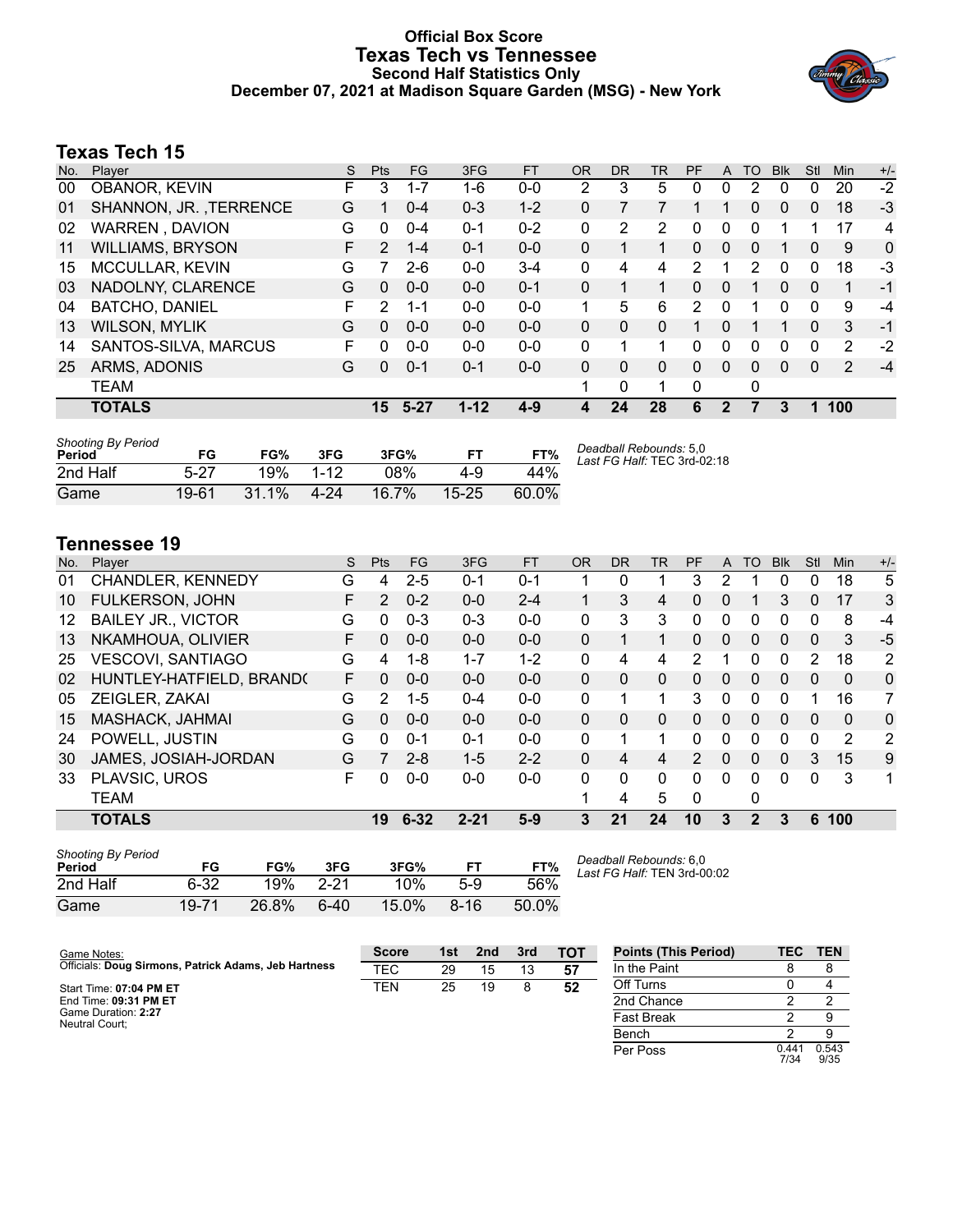# **Official Play-By-Play Texas Tech vs Tennessee Second Half December 07, 2021 at Madison Square Garden (MSG) - New York**



# **Period 2**

<mark>Starters:</mark><br>Texas Tech: 0 OBANOR,KEVIN (F); 1 SHANNON, JR. ,TERRENCE (G); 2 WARREN ,DAVION (G); 11 WILLIAMS,BRYSON (F); 15 MCCULLAR,KEVIN (G);<br>Tennessee: 1 CHANDLER,KENNEDY (G); 10 FULKERSON,JOHN (F); 12 BAILEY JR.,VICTOR

| Time           | <b>VISITORS: Texas Tech</b>                                                  | <b>Score</b> | <b>Margin</b>  | <b>HOME: Tennessee</b>                                                |
|----------------|------------------------------------------------------------------------------|--------------|----------------|-----------------------------------------------------------------------|
| 20:00          |                                                                              |              |                | SUB OUT: ZEIGLER, ZAKAI                                               |
| 20:00          |                                                                              |              |                | SUB OUT: JAMES, JOSIAH-JORDAN                                         |
| 20:00          |                                                                              |              |                | SUB IN: NKAMHOUA, OLIVIER                                             |
| 20:00          |                                                                              |              |                | SUB IN: VESCOVI, SANTIAGO                                             |
| 20:00          | SUB OUT: BATCHO, DANIEL                                                      |              |                |                                                                       |
| 20:00          | SUB OUT: ARMS, ADONIS                                                        |              |                |                                                                       |
| 20:00          | SUB IN: WARREN, DAVION                                                       |              |                |                                                                       |
| 20:00          | SUB IN: WILLIAMS, BRYSON                                                     |              |                |                                                                       |
| 19:38          | GOOD! JUMPER by MCCULLAR, KEVIN [PNT]                                        | 25-31        | $V_6$          |                                                                       |
| 19:23          |                                                                              |              |                | MISSED 3PTR by BAILEY JR., VICTOR                                     |
| 19:20<br>18:54 | REBOUND (DEF) by SHANNON, JR., TERRENCE<br>MISSED JUMPER by WILLIAMS, BRYSON |              |                |                                                                       |
| 18:53          |                                                                              |              |                | REBOUND (DEF) by TEAM                                                 |
| 18:41          |                                                                              |              |                | TURNOVER (LOSTBALL) by FULKERSON, JOHN                                |
| 18:41          | STEAL by WARREN, DAVION                                                      |              |                |                                                                       |
| 18:32          | MISSED 3PTR by OBANOR, KEVIN                                                 |              |                |                                                                       |
| 18:29          |                                                                              |              |                | REBOUND (DEF) by NKAMHOUA, OLIVIER                                    |
| 18:19          |                                                                              |              |                | MISSED 3PTR by VESCOVI, SANTIAGO                                      |
| 18:15          | REBOUND (DEF) by MCCULLAR, KEVIN                                             |              |                |                                                                       |
| 18:07          | GOOD! 3PTR by OBANOR, KEVIN                                                  | 25-34        | V <sub>9</sub> |                                                                       |
| 18:07          | ASSIST by SHANNON, JR., TERRENCE                                             |              |                |                                                                       |
| 17:58          |                                                                              |              |                | FOUL (OFF) by CHANDLER, KENNEDY                                       |
| 17:58          |                                                                              |              |                | TURNOVER (OFFENSIVE) by CHANDLER, KENNEDY                             |
| 17:58          |                                                                              |              |                | SUB OUT: BAILEY JR., VICTOR                                           |
| 17:58          |                                                                              |              |                | SUB IN: ZEIGLER, ZAKAI                                                |
| 17:58          | SUB OUT: WILLIAMS, BRYSON                                                    |              |                |                                                                       |
| 17:58          | SUB IN: BATCHO, DANIEL                                                       |              |                |                                                                       |
| 17:36          | MISSED 3PTR by OBANOR, KEVIN                                                 |              |                |                                                                       |
| 17:33          | REBOUND (OFF) by BATCHO, DANIEL                                              |              |                |                                                                       |
| 17:19          | TURNOVER (TRAVEL) by OBANOR, KEVIN                                           |              |                |                                                                       |
| 17:19          |                                                                              |              |                | SUB OUT: NKAMHOUA, OLIVIER                                            |
| 17:19          |                                                                              |              |                | SUB IN: JAMES, JOSIAH-JORDAN                                          |
| 17:19          | SUB OUT: WARREN, DAVION                                                      |              |                |                                                                       |
| 17:19<br>17:19 | SUB IN: ARMS, ADONIS<br>SUB OUT: OBANOR, KEVIN                               |              |                |                                                                       |
| 17:19          | SUB IN: SANTOS-SILVA, MARCUS                                                 |              |                |                                                                       |
| 16:59          |                                                                              | 27-34        | V <sub>7</sub> | GOOD! LAYUP by CHANDLER, KENNEDY [PNT]                                |
| 16:59          | FOUL (PERSONAL) by BATCHO, DANIEL                                            |              |                |                                                                       |
| 16:59          | SUB OUT: BATCHO, DANIEL                                                      |              |                |                                                                       |
| 16:59          | SUB OUT: SANTOS-SILVA, MARCUS                                                |              |                |                                                                       |
| 16:59          | SUB IN: OBANOR, KEVIN                                                        |              |                |                                                                       |
| 16:59          | SUB IN: WILLIAMS, BRYSON                                                     |              |                |                                                                       |
| 16:59          |                                                                              |              |                | MISSED FT by CHANDLER, KENNEDY                                        |
| 16:59          | REBOUND (DEF) by MCCULLAR, KEVIN                                             |              |                |                                                                       |
| 16:49          | MISSED 3PTR by ARMS, ADONIS                                                  |              |                |                                                                       |
| 16:46          |                                                                              |              |                | REBOUND (DEF) by VESCOVI, SANTIAGO                                    |
| 16:44          |                                                                              | 29-34        | V <sub>5</sub> | GOOD! LAYUP by CHANDLER, KENNEDY [FB/PNT]                             |
| 16:44          |                                                                              |              |                | ASSIST by VESCOVI, SANTIAGO                                           |
| 16:18          | MISSED JUMPER by SHANNON, JR., TERRENCE                                      |              |                |                                                                       |
| 16:15          |                                                                              |              |                | REBOUND (DEF) by JAMES, JOSIAH-JORDAN                                 |
| 16:14          | FOUL (PERSONAL) by SHANNON, JR., TERRENCE                                    |              |                |                                                                       |
| 16:13          |                                                                              |              |                | MISSED FT by FULKERSON, JOHN                                          |
| 16:13          |                                                                              |              |                | REBOUND (OFF) by TEAM                                                 |
| 16:13          | SUB OUT: MCCULLAR, KEVIN                                                     |              |                |                                                                       |
| 16:13          | SUB OUT: ARMS, ADONIS                                                        |              |                |                                                                       |
| 16:13          | SUB IN: WARREN, DAVION                                                       |              |                |                                                                       |
| 16:13<br>16:13 | SUB IN: WILSON, MYLIK                                                        | 30-34        | V <sub>4</sub> |                                                                       |
| 16:06          |                                                                              |              |                | GOOD! FT by FULKERSON, JOHN [FB]<br>FOUL (PERSONAL) by ZEIGLER, ZAKAI |
| 15:48          | MISSED JUMPER by WARREN, DAVION                                              |              |                |                                                                       |
| 15:44          |                                                                              |              |                | REBOUND (DEF) by VESCOVI, SANTIAGO                                    |
| 15:37          |                                                                              |              |                | MISSED 3PTR by ZEIGLER, ZAKAI                                         |
| 15:37          | BLOCK by WILSON, MYLIK                                                       |              |                |                                                                       |
| 15:33          | REBOUND (DEF) by WARREN, DAVION                                              |              |                |                                                                       |
| 15:22          | TURNOVER (BADPASS) by OBANOR, KEVIN                                          |              |                |                                                                       |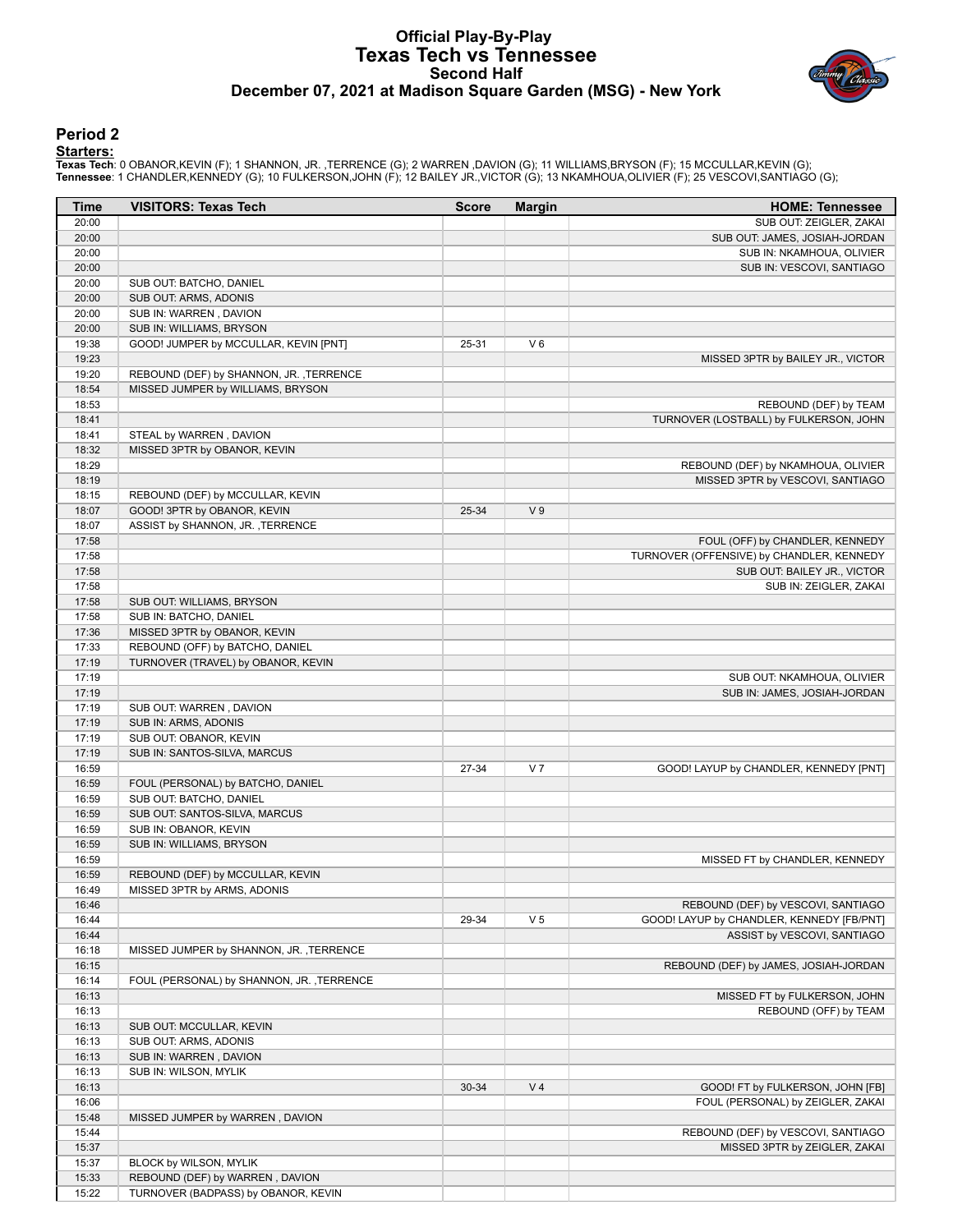| <b>Time</b>    | <b>VISITORS: Texas Tech</b>                                       | <b>Score</b> | <b>Margin</b>  | <b>HOME: Tennessee</b>                                                  |
|----------------|-------------------------------------------------------------------|--------------|----------------|-------------------------------------------------------------------------|
| 15:22          |                                                                   |              |                | STEAL by JAMES, JOSIAH-JORDAN                                           |
| 15:16          |                                                                   |              |                | MISSED 3PTR by JAMES, JOSIAH-JORDAN                                     |
| 15:12          | REBOUND (DEF) by WILLIAMS, BRYSON                                 |              |                |                                                                         |
| 14:53          | MISSED LAYUP by WILLIAMS, BRYSON                                  |              |                |                                                                         |
| 14:53<br>14:48 |                                                                   |              |                | BLOCK by FULKERSON, JOHN<br>REBOUND (DEF) by FULKERSON, JOHN            |
| 14:46          |                                                                   |              |                | MISSED LAYUP by CHANDLER, KENNEDY                                       |
| 14:41          | REBOUND (DEF) by OBANOR, KEVIN                                    |              |                |                                                                         |
| 14:27          | MISSED 3PTR by WARREN, DAVION                                     |              |                |                                                                         |
| 14:24          |                                                                   |              |                | REBOUND (DEF) by TEAM                                                   |
| 14:24          |                                                                   |              |                |                                                                         |
| 14:24<br>14:24 |                                                                   |              |                | SUB OUT: FULKERSON, JOHN<br>SUB IN: PLAVSIC, UROS                       |
| 14:24          | SUB OUT: WILLIAMS, BRYSON                                         |              |                |                                                                         |
| 14:24          | SUB OUT: WILSON, MYLIK                                            |              |                |                                                                         |
| 14:24          | SUB IN: BATCHO, DANIEL                                            |              |                |                                                                         |
| 14:24          | SUB IN: MCCULLAR, KEVIN                                           |              |                |                                                                         |
| 14:12          | FOUL (PERSONAL) by MCCULLAR, KEVIN                                |              |                |                                                                         |
| 14:12          |                                                                   |              |                | MISSED FT by VESCOVI, SANTIAGO                                          |
| 14:12<br>14:12 |                                                                   | 31-34        | V <sub>3</sub> | GOOD! FT by VESCOVI, SANTIAGO                                           |
| 13:53          | GOOD! DUNK by BATCHO, DANIEL                                      | 31-36        | V <sub>5</sub> | REBOUND (OFF) by TEAM                                                   |
| 13:40          |                                                                   |              |                | MISSED 3PTR by VESCOVI, SANTIAGO                                        |
| 13:35          | REBOUND (DEF) by BATCHO, DANIEL                                   |              |                |                                                                         |
| 13:27          |                                                                   |              |                | FOUL (PERSONAL) by ZEIGLER, ZAKAI                                       |
| 13:27          |                                                                   |              |                | SUB OUT: ZEIGLER, ZAKAI                                                 |
| 13:27          |                                                                   |              |                | SUB IN: POWELL, JUSTIN                                                  |
| 13:27          | SUB OUT: BATCHO, DANIEL                                           |              |                |                                                                         |
| 13:27<br>13:26 | SUB IN: WILLIAMS, BRYSON<br>TURNOVER (BADPASS) by MCCULLAR, KEVIN |              |                |                                                                         |
| 13:26          |                                                                   |              |                | STEAL by VESCOVI, SANTIAGO                                              |
| 13:22          |                                                                   |              |                | MISSED LAYUP by VESCOVI, SANTIAGO                                       |
| 13:22          | REBOUND (DEF) by WARREN, DAVION                                   |              |                |                                                                         |
| 13:22          | BLOCK by WARREN, DAVION                                           |              |                |                                                                         |
| 13:14          |                                                                   |              |                | MISSED 3PTR by JAMES, JOSIAH-JORDAN                                     |
| 13:05          |                                                                   |              |                | REBOUND (OFF) by CHANDLER, KENNEDY                                      |
| 13:01<br>12:58 |                                                                   | 33-36        | $V_3$          | GOOD! LAYUP by JAMES, JOSIAH-JORDAN                                     |
| 12:39          | MISSED JUMPER by MCCULLAR, KEVIN                                  |              |                | FOUL (PERSONAL) by CHANDLER, KENNEDY                                    |
| 12:35          |                                                                   |              |                | REBOUND (DEF) by POWELL, JUSTIN                                         |
| 12:21          |                                                                   |              |                | MISSED 3PTR by POWELL, JUSTIN                                           |
| 12:18          | REBOUND (DEF) by SHANNON, JR., TERRENCE                           |              |                |                                                                         |
| 11:57          | GOOD! LAYUP by MCCULLAR, KEVIN                                    | 33-38        | V <sub>5</sub> |                                                                         |
| 11:50          |                                                                   | 35-38        | V <sub>3</sub> | GOOD! LAYUP by ZEIGLER, ZAKAI [PNT]                                     |
| 11:15          | MISSED JUMPER by MCCULLAR, KEVIN                                  |              |                |                                                                         |
| 11:11<br>11:11 |                                                                   |              |                | SUB OUT: POWELL, JUSTIN                                                 |
| 11:11          |                                                                   |              |                | SUB OUT: PLAVSIC, UROS                                                  |
| 11:11          |                                                                   |              |                | SUB IN: ZEIGLER, ZAKAI                                                  |
| 11:11          |                                                                   |              |                | SUB IN: FULKERSON, JOHN                                                 |
| 11:11          | SUB OUT: WILLIAMS, BRYSON                                         |              |                |                                                                         |
| 11:11          | SUB IN: BATCHO, DANIEL                                            |              |                |                                                                         |
| 11:10          |                                                                   |              |                | REBOUND (DEF) by JAMES, JOSIAH-JORDAN                                   |
| 10:47<br>10:43 | REBOUND (DEF) by SHANNON, JR., TERRENCE                           |              |                | MISSED 3PTR by VESCOVI, SANTIAGO                                        |
| 10:22          | TURNOVER (BADPASS) by BATCHO, DANIEL                              |              |                |                                                                         |
| 10:22          |                                                                   |              |                | STEAL by ZEIGLER, ZAKAI                                                 |
| 10:05          |                                                                   |              |                | MISSED 3PTR by ZEIGLER, ZAKAI                                           |
| 10:02          | REBOUND (DEF) by OBANOR, KEVIN                                    |              |                |                                                                         |
| 09:57          |                                                                   |              |                | FOUL (PERSONAL) by VESCOVI, SANTIAGO                                    |
| 09:40          | MISSED JUMPER by WARREN, DAVION                                   |              |                |                                                                         |
| 09:36<br>09:17 |                                                                   |              |                | REBOUND (DEF) by FULKERSON, JOHN<br>MISSED 3PTR by JAMES, JOSIAH-JORDAN |
| 09:14          | REBOUND (DEF) by MCCULLAR, KEVIN                                  |              |                |                                                                         |
| 09:10          |                                                                   |              |                | FOUL (PERSONAL) by JAMES, JOSIAH-JORDAN                                 |
| 09:10          | MISSED FT by MCCULLAR, KEVIN                                      |              |                |                                                                         |
| 09:10          | REBOUND (OFF) by TEAM                                             |              |                |                                                                         |
| 09:10          | GOOD! FT by MCCULLAR, KEVIN [FB]                                  | 35-39        | V <sub>4</sub> |                                                                         |
| 09:10          |                                                                   |              |                | SUB OUT: VESCOVI, SANTIAGO                                              |
| 09:10          |                                                                   |              |                | SUB IN: BAILEY JR., VICTOR                                              |
| 09:10          | SUB OUT: WARREN, DAVION                                           |              |                |                                                                         |
| 09:10<br>09:10 | SUB IN: WILSON, MYLIK<br>SUB OUT: BATCHO, DANIEL                  |              |                |                                                                         |
| 09:10          | SUB IN: SANTOS-SILVA, MARCUS                                      |              |                |                                                                         |
| 08:45          |                                                                   |              |                | MISSED JUMPER by JAMES, JOSIAH-JORDAN                                   |
| 08:41          | REBOUND (DEF) by SANTOS-SILVA, MARCUS                             |              |                |                                                                         |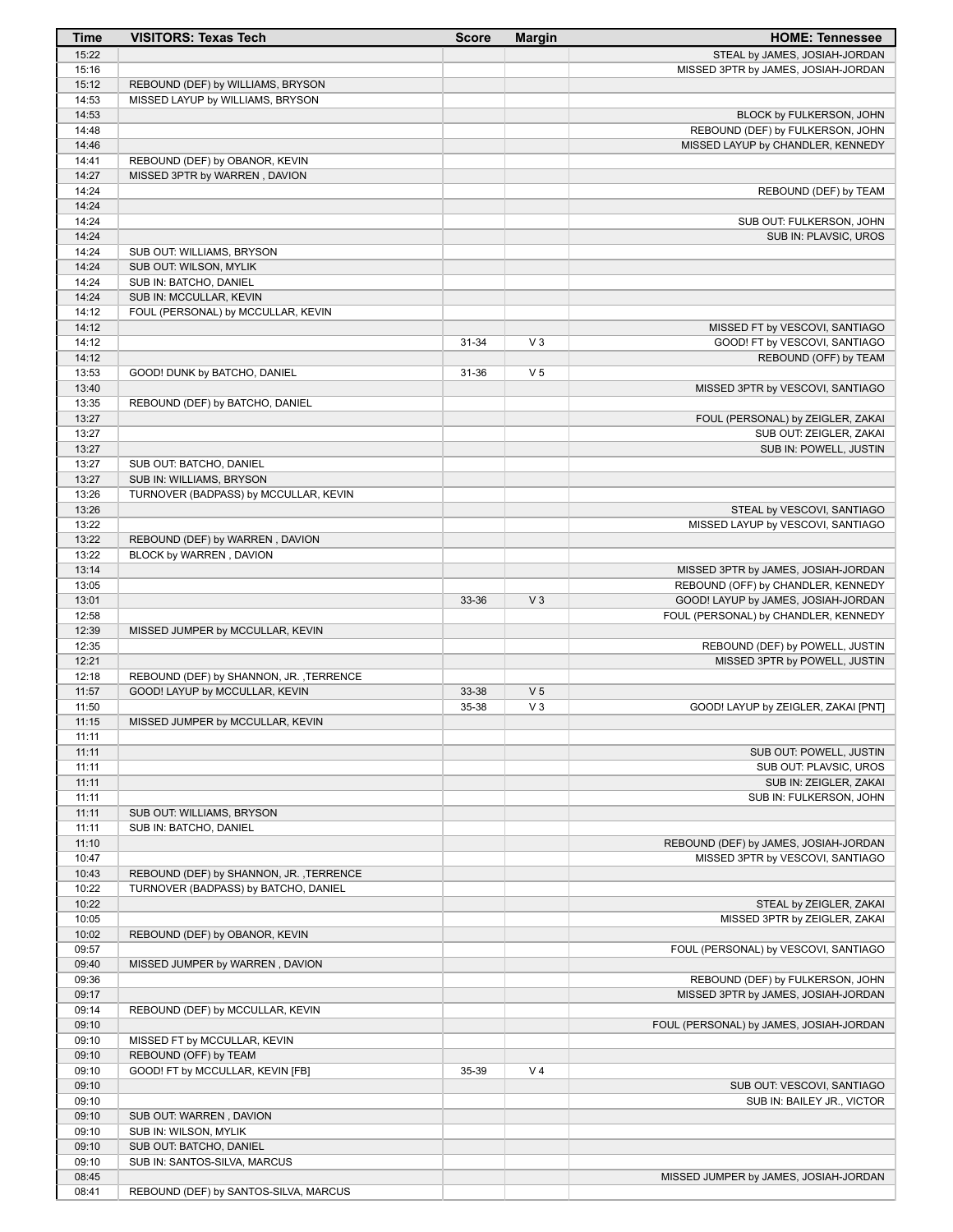| Time           | <b>VISITORS: Texas Tech</b>                                             | <b>Score</b>   | <b>Margin</b>                    | <b>HOME: Tennessee</b>                                                         |
|----------------|-------------------------------------------------------------------------|----------------|----------------------------------|--------------------------------------------------------------------------------|
| 08:30          | MISSED 3PTR by OBANOR, KEVIN                                            |                |                                  |                                                                                |
| 08:26          |                                                                         |                |                                  | REBOUND (DEF) by BAILEY JR., VICTOR                                            |
| 08:16          |                                                                         |                |                                  | MISSED 3PTR by BAILEY JR., VICTOR                                              |
| 08:13          | REBOUND (DEF) by SHANNON, JR., TERRENCE                                 |                |                                  |                                                                                |
| 07:53<br>07:50 | MISSED 3PTR by SHANNON, JR., TERRENCE<br>REBOUND (OFF) by OBANOR, KEVIN |                |                                  |                                                                                |
| 07:41          | TURNOVER (BADPASS) by WILSON, MYLIK                                     |                |                                  |                                                                                |
| 07:41          |                                                                         |                |                                  | STEAL by JAMES, JOSIAH-JORDAN                                                  |
| 07:39          | FOUL (PERSONAL) by WILSON, MYLIK                                        |                |                                  |                                                                                |
| 07:39          |                                                                         |                |                                  |                                                                                |
| 07:39          | SUB OUT: WILSON, MYLIK                                                  |                |                                  |                                                                                |
| 07:39          | SUB OUT: SANTOS-SILVA, MARCUS                                           |                |                                  |                                                                                |
| 07:39          | SUB IN: WARREN, DAVION                                                  |                |                                  |                                                                                |
| 07:39          | SUB IN: WILLIAMS, BRYSON                                                |                |                                  |                                                                                |
| 07:39<br>07:39 |                                                                         | 36-39<br>37-39 | V <sub>3</sub><br>V <sub>2</sub> | GOOD! FT by JAMES, JOSIAH-JORDAN [FB]<br>GOOD! FT by JAMES, JOSIAH-JORDAN [FB] |
| 07:39          |                                                                         |                |                                  | SUB OUT: JAMES, JOSIAH-JORDAN                                                  |
| 07:39          |                                                                         |                |                                  | SUB IN: VESCOVI, SANTIAGO                                                      |
| 07:18          | MISSED LAYUP by WARREN, DAVION                                          |                |                                  |                                                                                |
| 07:15          |                                                                         |                |                                  | REBOUND (DEF) by BAILEY JR., VICTOR                                            |
| 07:01          |                                                                         |                |                                  | MISSED 3PTR by ZEIGLER, ZAKAI                                                  |
| 06:58          | REBOUND (DEF) by SHANNON, JR., TERRENCE                                 |                |                                  |                                                                                |
| 06:45          | MISSED JUMPER by MCCULLAR, KEVIN                                        |                |                                  |                                                                                |
| 06:45<br>06:40 |                                                                         |                |                                  | BLOCK by FULKERSON, JOHN<br>REBOUND (DEF) by ZEIGLER, ZAKAI                    |
| 06:38          |                                                                         |                |                                  | MISSED 3PTR by CHANDLER, KENNEDY                                               |
| 06:35          | REBOUND (DEF) by SHANNON, JR., TERRENCE                                 |                |                                  |                                                                                |
| 06:17          | MISSED 3PTR by WILLIAMS, BRYSON                                         |                |                                  |                                                                                |
| 06:14          |                                                                         |                |                                  | REBOUND (DEF) by BAILEY JR., VICTOR                                            |
| 06:12          |                                                                         |                |                                  | MISSED LAYUP by CHANDLER, KENNEDY                                              |
| 06:12          | BLOCK by WILLIAMS, BRYSON                                               |                |                                  |                                                                                |
| 06:12          |                                                                         |                |                                  | REBOUND (OFF) by TEAM                                                          |
| 06:12<br>06:12 | SUB OUT: SHANNON, JR., TERRENCE                                         |                |                                  |                                                                                |
| 06:12          | SUB IN: ARMS, ADONIS<br>SUB OUT: WILLIAMS, BRYSON                       |                |                                  |                                                                                |
| 06:12          | SUB IN: BATCHO, DANIEL                                                  |                |                                  |                                                                                |
| 06:03          |                                                                         |                |                                  | MISSED 3PTR by VESCOVI, SANTIAGO                                               |
| 06:00          | REBOUND (DEF) by BATCHO, DANIEL                                         |                |                                  |                                                                                |
| 05:37          |                                                                         |                |                                  | FOUL (PERSONAL) by CHANDLER, KENNEDY                                           |
| 05:37          | MISSED FT by WARREN, DAVION                                             |                |                                  |                                                                                |
| 05:37          | REBOUND (OFF) by TEAM                                                   |                |                                  |                                                                                |
| 05:37          |                                                                         |                |                                  | SUB OUT: CHANDLER, KENNEDY                                                     |
| 05:37<br>05:37 | SUB OUT: ARMS, ADONIS                                                   |                |                                  | SUB IN: JAMES, JOSIAH-JORDAN                                                   |
| 05:37          | SUB IN: NADOLNY, CLARENCE                                               |                |                                  |                                                                                |
| 05:37          | MISSED FT by WARREN, DAVION                                             |                |                                  |                                                                                |
| 05:36          |                                                                         |                |                                  | REBOUND (DEF) by VESCOVI, SANTIAGO                                             |
| 05:22          |                                                                         |                |                                  | MISSED 3PTR by JAMES, JOSIAH-JORDAN                                            |
| 05:19          | REBOUND (DEF) by NADOLNY, CLARENCE                                      |                |                                  |                                                                                |
| 04:57          | TURNOVER (LOSTBALL) by NADOLNY, CLARENCE                                |                |                                  |                                                                                |
| 04:57          |                                                                         |                |                                  | STEAL by VESCOVI, SANTIAGO                                                     |
| 04:38<br>04:35 | REBOUND (DEF) by BATCHO, DANIEL                                         |                |                                  | MISSED 3PTR by BAILEY JR., VICTOR                                              |
| 04:26          |                                                                         |                |                                  | FOUL (PERSONAL) by ZEIGLER, ZAKAI                                              |
| 04:25          | MISSED FT by NADOLNY, CLARENCE                                          |                |                                  |                                                                                |
| 04:25          |                                                                         |                |                                  | REBOUND (DEF) by TEAM                                                          |
| 04:12          | FOUL (PERSONAL) by BATCHO, DANIEL                                       |                |                                  |                                                                                |
| 04:12          |                                                                         |                |                                  | MISSED FT by FULKERSON, JOHN                                                   |
| 04:12          |                                                                         |                |                                  | REBOUND (OFF) by TEAM                                                          |
| 04:12          |                                                                         | 38-39          | V <sub>1</sub>                   | GOOD! FT by FULKERSON, JOHN [FB]<br><b>TIMEOUT TEAM</b>                        |
| 04:12<br>04:12 | SUB OUT: NADOLNY, CLARENCE                                              |                |                                  |                                                                                |
| 04:12          | SUB OUT: BATCHO, DANIEL                                                 |                |                                  |                                                                                |
| 04:12          | SUB IN: WARREN, DAVION                                                  |                |                                  |                                                                                |
| 04:12          | SUB IN: WILLIAMS, BRYSON                                                |                |                                  |                                                                                |
| 04:08          | SUB OUT: WARREN, DAVION                                                 |                |                                  |                                                                                |
| 04:08          | SUB IN: SHANNON, JR., TERRENCE                                          |                |                                  |                                                                                |
| 03:49          | TURNOVER (BADPASS) by MCCULLAR, KEVIN                                   |                |                                  |                                                                                |
| 03:49          |                                                                         |                |                                  | STEAL by JAMES, JOSIAH-JORDAN                                                  |
| 03:45<br>03:42 | REBOUND (DEF) by OBANOR, KEVIN                                          |                |                                  | MISSED LAYUP by JAMES, JOSIAH-JORDAN                                           |
| 03:38          | GOOD! DUNK by WILLIAMS, BRYSON                                          | 38-41          | $V_3$                            |                                                                                |
| 03:38          | ASSIST by MCCULLAR, KEVIN                                               |                |                                  |                                                                                |
| 03:37          |                                                                         |                |                                  |                                                                                |
| 03:37          |                                                                         |                |                                  | SUB OUT: BAILEY JR., VICTOR                                                    |
| 03:37          |                                                                         |                |                                  | SUB IN: CHANDLER, KENNEDY                                                      |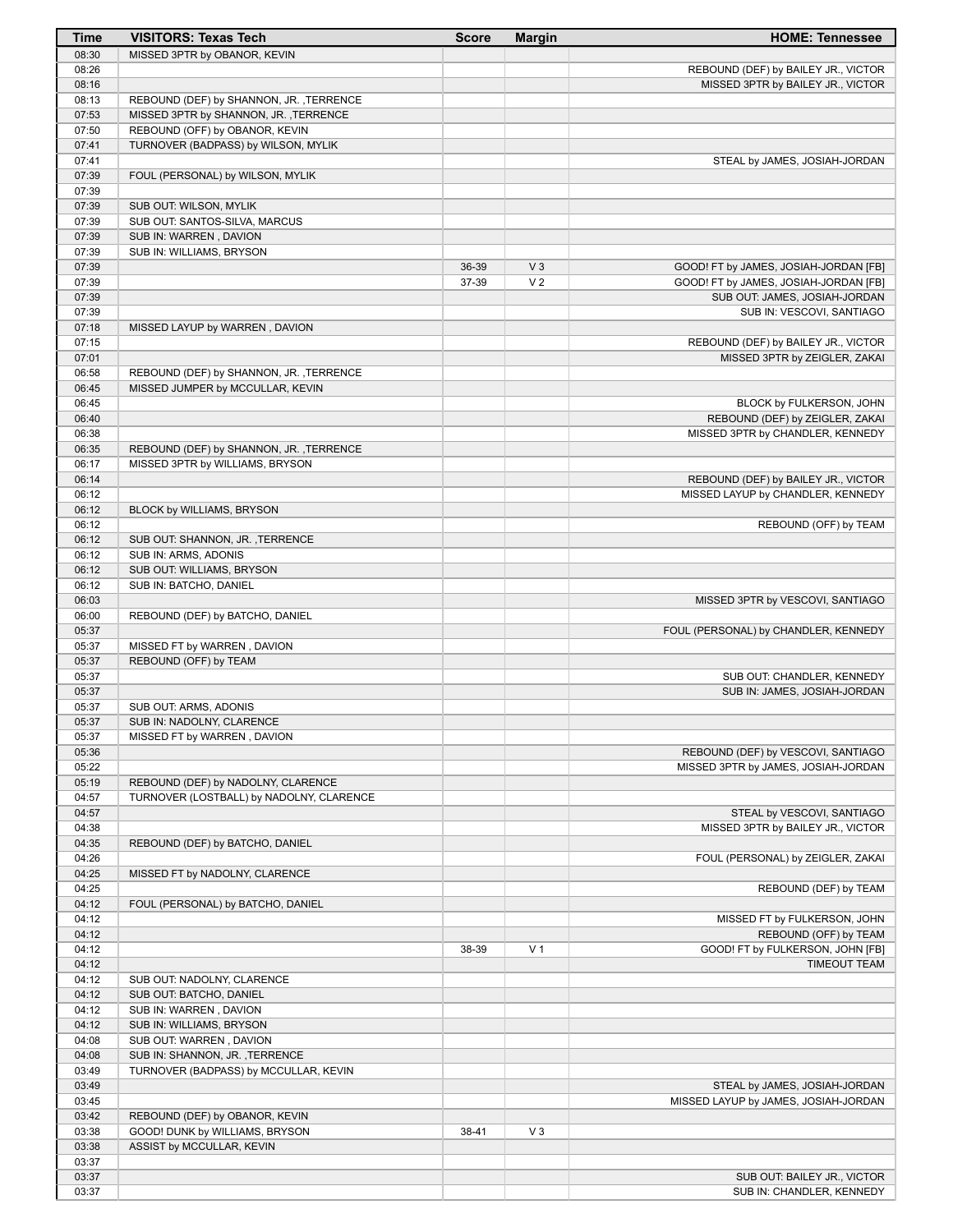| Time  | <b>VISITORS: Texas Tech</b>             | <b>Score</b> | <b>Margin</b>  | <b>HOME: Tennessee</b>                  |
|-------|-----------------------------------------|--------------|----------------|-----------------------------------------|
| 03:37 | SUB OUT: WILLIAMS, BRYSON               |              |                |                                         |
| 03:37 | SUB IN: BATCHO, DANIEL                  |              |                |                                         |
| 03:21 |                                         |              |                | MISSED LAYUP by FULKERSON, JOHN         |
| 03:17 | REBOUND (DEF) by BATCHO, DANIEL         |              |                |                                         |
| 02:54 | TIMEOUT 30SEC                           |              |                |                                         |
| 02:50 | MISSED 3PTR by SHANNON, JR., TERRENCE   |              |                |                                         |
| 02:46 | REBOUND (OFF) by OBANOR, KEVIN          |              |                |                                         |
| 02:33 | MISSED JUMPER by OBANOR, KEVIN          |              |                |                                         |
| 02:33 |                                         |              |                | BLOCK by FULKERSON, JOHN                |
| 02:29 |                                         |              |                | REBOUND (DEF) by VESCOVI, SANTIAGO      |
| 02:26 |                                         |              |                | MISSED LAYUP by FULKERSON, JOHN         |
| 02:21 | REBOUND (DEF) by MCCULLAR, KEVIN        |              |                |                                         |
| 02:08 | MISSED 3PTR by OBANOR, KEVIN            |              |                |                                         |
| 02:04 |                                         |              |                | REBOUND (DEF) by FULKERSON, JOHN        |
| 01:55 |                                         | $41 - 41$    | $\top$         | GOOD! 3PTR by VESCOVI, SANTIAGO         |
| 01:55 |                                         |              |                | ASSIST by CHANDLER, KENNEDY             |
| 01:37 | TIMEOUT 30SEC                           |              |                |                                         |
| 01:37 |                                         |              |                | SUB OUT: ZEIGLER, ZAKAI                 |
| 01:37 |                                         |              |                | SUB IN: BAILEY JR., VICTOR              |
| 01:37 | SUB OUT: BATCHO, DANIEL                 |              |                |                                         |
| 01:37 | SUB IN: WILLIAMS, BRYSON                |              |                |                                         |
| 01:27 | MISSED 3PTR by OBANOR, KEVIN            |              |                |                                         |
| 01:26 | REBOUND (OFF) by TEAM                   |              |                |                                         |
| 01:26 |                                         |              |                | FOUL (PERSONAL) by VESCOVI, SANTIAGO    |
| 01:26 |                                         |              |                | SUB OUT: BAILEY JR., VICTOR             |
| 01:26 |                                         |              |                | SUB IN: ZEIGLER, ZAKAI                  |
| 01:26 | SUB OUT: WILLIAMS, BRYSON               |              |                |                                         |
| 01:26 | SUB IN: BATCHO, DANIEL                  |              |                |                                         |
| 01:26 | GOOD! FT by MCCULLAR, KEVIN             | 41-42        | V <sub>1</sub> |                                         |
| 01:26 | GOOD! FT by MCCULLAR, KEVIN             | $41 - 43$    | V <sub>2</sub> |                                         |
| 01:08 | FOUL (PERSONAL) by MCCULLAR, KEVIN      |              |                |                                         |
| 00:49 |                                         |              |                | MISSED 3PTR by VESCOVI, SANTIAGO        |
| 00:44 |                                         |              |                | REBOUND (OFF) by FULKERSON, JOHN        |
| 00:44 |                                         |              |                | MISSED 3PTR by ZEIGLER, ZAKAI           |
| 00:41 | REBOUND (DEF) by BATCHO, DANIEL         |              |                |                                         |
| 00:37 |                                         |              |                | FOUL (PERSONAL) by JAMES, JOSIAH-JORDAN |
| 00:37 |                                         |              |                | <b>TIMEOUT TEAM</b>                     |
| 00:37 | GOOD! FT by SHANNON, JR., TERRENCE [FB] | 41-44        | V <sub>3</sub> |                                         |
| 00:37 | MISSED FT by SHANNON, JR., TERRENCE     |              |                |                                         |
| 00:36 |                                         |              |                | REBOUND (DEF) by JAMES, JOSIAH-JORDAN   |
| 00:31 |                                         | 44-44        | T              | GOOD! 3PTR by JAMES, JOSIAH-JORDAN [FB] |
| 00:31 |                                         |              |                | ASSIST by CHANDLER, KENNEDY             |
| 00:13 | MISSED JUMPER by MCCULLAR, KEVIN        |              |                |                                         |
| 00:09 |                                         |              |                | REBOUND (DEF) by JAMES, JOSIAH-JORDAN   |
| 00:05 |                                         |              |                | MISSED 3PTR by VESCOVI, SANTIAGO        |
| 00:05 | REBOUND (DEF) by SHANNON, JR., TERRENCE |              |                |                                         |
| 00:03 | MISSED 3PTR by SHANNON, JR., TERRENCE   |              |                |                                         |
| 00:03 |                                         |              |                | REBOUND (DEF) by TEAM                   |
|       |                                         |              |                |                                         |

# **Texas Tech 44, Tennessee 44**

| <b>Points (This Period)</b> | <b>TEC</b>    | <b>TEN</b>    |
|-----------------------------|---------------|---------------|
| In the Paint                |               |               |
| Off Turns                   |               |               |
| 2nd Chance                  |               |               |
| Fast Break                  |               |               |
| Bench                       |               |               |
| Per Poss                    | 0.441<br>7/34 | 0.543<br>9/35 |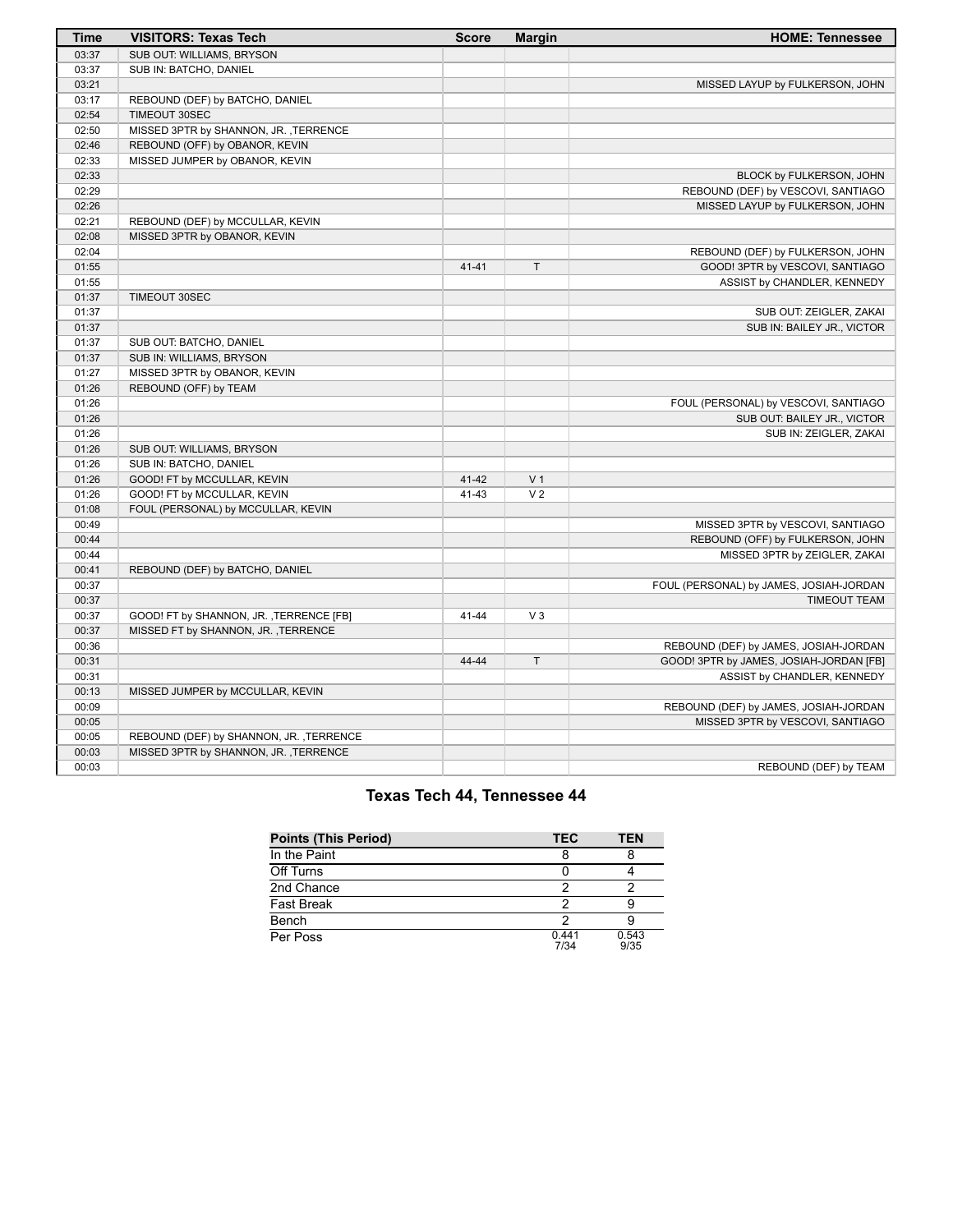**Official Play-By-Play Texas Tech vs Tennessee Overtime December 07, 2021 at Madison Square Garden (MSG) - New York**

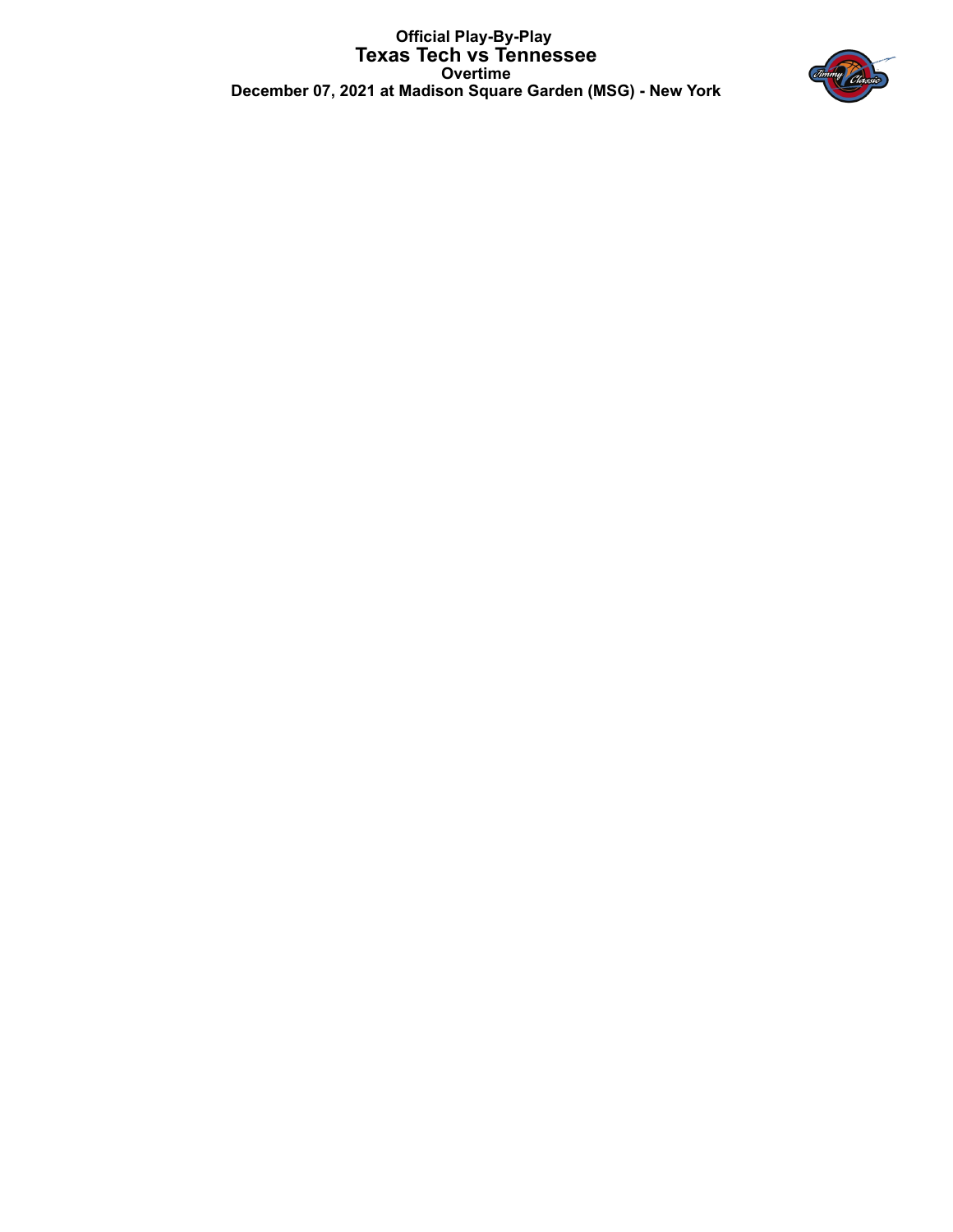# **Period 3**

<mark>Starters:</mark><br>Texas Tech: 0 OBANOR,KEVIN (F); 1 SHANNON, JR. ,TERRENCE (G); 2 WARREN ,DAVION (G); 11 WILLIAMS,BRYSON (F); 15 MCCULLAR,KEVIN (G);<br>Tennessee: 1 CHANDLER,KENNEDY (G); 10 FULKERSON,JOHN (F); 12 BAILEY JR.,VICTOR

| <b>Time</b>    | <b>VISITORS: Texas Tech</b>                            | <b>Score</b> | <b>Margin</b>  | <b>HOME: Tennessee</b>                                |
|----------------|--------------------------------------------------------|--------------|----------------|-------------------------------------------------------|
| 04:35          | MISSED JUMPER by SHANNON, JR., TERRENCE                |              |                |                                                       |
| 04:32          |                                                        |              |                | REBOUND (DEF) by ZEIGLER, ZAKAI                       |
| 04:20          |                                                        |              |                | TURNOVER (LOSTBALL) by ZEIGLER, ZAKAI                 |
| 04:20          | STEAL by OBANOR, KEVIN                                 |              |                |                                                       |
| 03:48          | GOOD! JUMPER by SHANNON, JR., TERRENCE                 | 44-46        | V <sub>2</sub> |                                                       |
| 03:21<br>03:16 | REBOUND (DEF) by BATCHO, DANIEL                        |              |                | MISSED 3PTR by FULKERSON, JOHN                        |
| 02:59          | GOOD! DUNK by WARREN, DAVION                           | 44-48        | V <sub>4</sub> |                                                       |
| 02:59          | ASSIST by MCCULLAR, KEVIN                              |              |                |                                                       |
| 02:45          |                                                        |              |                | MISSED 3PTR by ZEIGLER, ZAKAI                         |
| 02:40          | REBOUND (DEF) by MCCULLAR, KEVIN                       |              |                |                                                       |
| 02:18          | GOOD! JUMPER by SHANNON, JR., TERRENCE [PNT]           | 44-50        | $V_6$          |                                                       |
| 02:01          |                                                        |              |                | MISSED LAYUP by CHANDLER, KENNEDY                     |
| 01:54          |                                                        |              |                | REBOUND (OFF) by FULKERSON, JOHN                      |
| 01:54          |                                                        | 46-50        | V <sub>4</sub> | GOOD! DUNK by FULKERSON, JOHN                         |
| 01:30          |                                                        |              |                | FOUL (PERSONAL) by ZEIGLER, ZAKAI                     |
| 01:30          | MISSED FT by WARREN, DAVION                            |              |                |                                                       |
| 01:30          | REBOUND (OFF) by TEAM                                  |              |                |                                                       |
| 01:30          |                                                        |              |                | SUB OUT: ZEIGLER, ZAKAI<br>SUB IN: BAILEY JR., VICTOR |
| 01:30<br>01:30 | GOOD! FT by WARREN, DAVION                             | 46-51        | V <sub>5</sub> |                                                       |
| 01:22          |                                                        |              |                | MISSED LAYUP by CHANDLER, KENNEDY                     |
| 01:22          | BLOCK by BATCHO, DANIEL                                |              |                |                                                       |
| 01:16          | REBOUND (DEF) by OBANOR, KEVIN                         |              |                |                                                       |
| 00:57          | MISSED 3PTR by SHANNON, JR., TERRENCE                  |              |                |                                                       |
| 00:53          |                                                        |              |                | REBOUND (DEF) by JAMES, JOSIAH-JORDAN                 |
| 00:44          |                                                        |              |                | MISSED 3PTR by JAMES, JOSIAH-JORDAN                   |
| 00:39          | REBOUND (DEF) by WARREN, DAVION                        |              |                |                                                       |
| 00:37          |                                                        |              |                | FOUL (PERSONAL) by BAILEY JR., VICTOR                 |
| 00:37          | GOOD! FT by WARREN, DAVION [FB]                        | 46-52        | $V_6$          |                                                       |
| 00:37          | GOOD! FT by WARREN, DAVION [FB]                        | 46-53        | V <sub>7</sub> |                                                       |
| 00:33          |                                                        | 49-53        | V <sub>4</sub> | GOOD! 3PTR by CHANDLER, KENNEDY                       |
| 00:33<br>00:33 |                                                        |              |                | TIMEOUT 30SEC<br>SUB OUT: JAMES, JOSIAH-JORDAN        |
| 00:33          |                                                        |              |                | SUB IN: MASHACK, JAHMAI                               |
| 00:33          | SUB OUT: BATCHO, DANIEL                                |              |                |                                                       |
| 00:33          | SUB IN: WILLIAMS, BRYSON                               |              |                |                                                       |
| 00:29          |                                                        |              |                | FOUL (PERSONAL) by JAMES, JOSIAH-JORDAN               |
| 00:29          |                                                        |              |                | SUB OUT: CHANDLER, KENNEDY                            |
| 00:29          |                                                        |              |                | SUB IN: JAMES, JOSIAH-JORDAN                          |
| 00:29          | GOOD! FT by MCCULLAR, KEVIN [FB]                       | 49-54        | V <sub>5</sub> |                                                       |
| 00:29          |                                                        |              |                | SUB OUT: MASHACK, JAHMAI                              |
| 00:29          |                                                        |              |                | SUB IN: CHANDLER, KENNEDY                             |
| 00:29          | SUB OUT: WILLIAMS, BRYSON                              |              |                |                                                       |
| 00:29<br>00:29 | SUB IN: BATCHO, DANIEL<br>MISSED FT by MCCULLAR, KEVIN |              |                |                                                       |
| 00:26          |                                                        |              |                | REBOUND (DEF) by CHANDLER, KENNEDY                    |
| 00:20          |                                                        |              |                | MISSED LAYUP by CHANDLER, KENNEDY                     |
| 00:19          |                                                        |              |                | REBOUND (OFF) by FULKERSON, JOHN                      |
| 00:19          |                                                        |              |                | MISSED LAYUP by FULKERSON, JOHN                       |
| 00:19          | REBOUND (DEF) by BATCHO, DANIEL                        |              |                |                                                       |
| 00:19          |                                                        |              |                | FOUL (PERSONAL) by FULKERSON, JOHN                    |
| 00:19          | MISSED FT by BATCHO, DANIEL                            |              |                |                                                       |
| 00:19          | REBOUND (OFF) by TEAM                                  |              |                |                                                       |
| 00:19          | GOOD! FT by BATCHO, DANIEL [FB]                        | 49-55        | $V_6$          |                                                       |
| 00:07          |                                                        |              |                | MISSED 3PTR by CHANDLER, KENNEDY                      |
| 00:05          |                                                        |              |                | REBOUND (OFF) by BAILEY JR., VICTOR                   |
| 00:05<br>00:05 | FOUL (PERSONAL) by MCCULLAR, KEVIN                     |              |                | MISSED FT by BAILEY JR., VICTOR                       |
| 00:02          |                                                        |              |                | REBOUND (OFF) by FULKERSON, JOHN                      |
| 00:02          |                                                        | 52-55        | $V_3$          | GOOD! 3PTR by VESCOVI, SANTIAGO                       |
| 00:02          |                                                        |              |                | ASSIST by FULKERSON, JOHN                             |
| 00:01          |                                                        |              |                | TIMEOUT 30SEC                                         |
| 00:01          |                                                        |              |                | SUB OUT: CHANDLER, KENNEDY                            |
| 00:01          |                                                        |              |                | SUB OUT: VESCOVI, SANTIAGO                            |
| 00:01          |                                                        |              |                | SUB IN: MASHACK, JAHMAI                               |
| 00:01          |                                                        |              |                | SUB IN: POWELL, JUSTIN                                |
| 00:01          | SUB OUT: BATCHO, DANIEL                                |              |                |                                                       |
| 00:01          | SUB IN: WILLIAMS, BRYSON                               |              |                |                                                       |
| 00:00<br>00:00 | GOOD! FT by SHANNON, JR., TERRENCE [FB]                | 52-56        | V <sub>4</sub> | FOUL (PERSONAL) by BAILEY JR., VICTOR                 |
|                |                                                        |              |                |                                                       |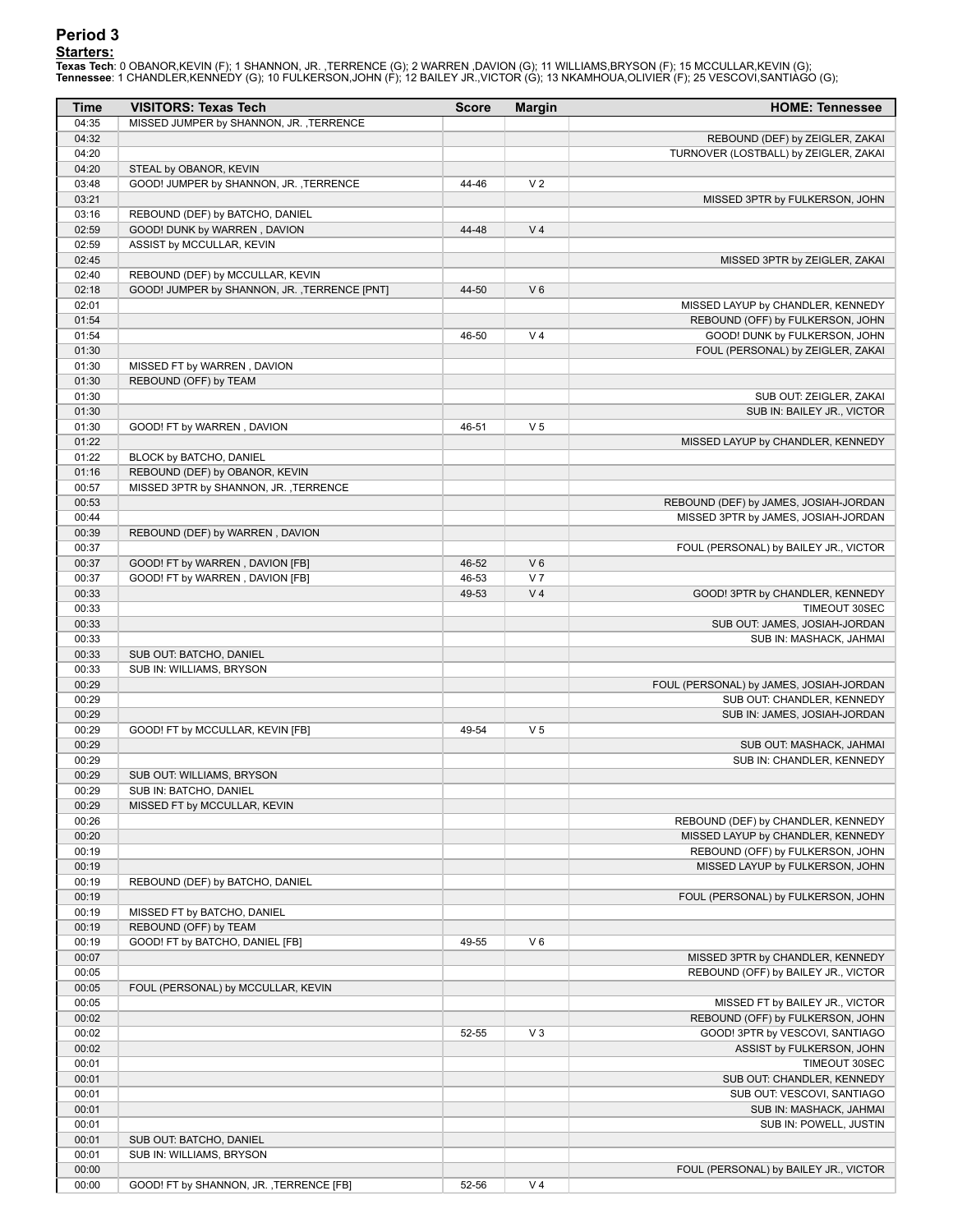| <b>Time</b> | <b>VISITORS: Texas Tech</b>             | Score | <b>Margin</b> | HOME:<br>Tennessee |
|-------------|-----------------------------------------|-------|---------------|--------------------|
| 00:00       | GOOD! FT by SHANNON, JR., TERRENCE [FB] | 52-57 | w             |                    |

# **Texas Tech 57, Tennessee 52**

| <b>Points (This Period)</b> | <b>TEC</b>   | TEN          |
|-----------------------------|--------------|--------------|
| In the Paint                |              |              |
| Off Turns                   | ◠            |              |
| 2nd Chance                  |              |              |
| Fast Break                  |              |              |
| Bench                       |              |              |
| Per Poss                    | 1.444<br>7/9 | 1.000<br>3/8 |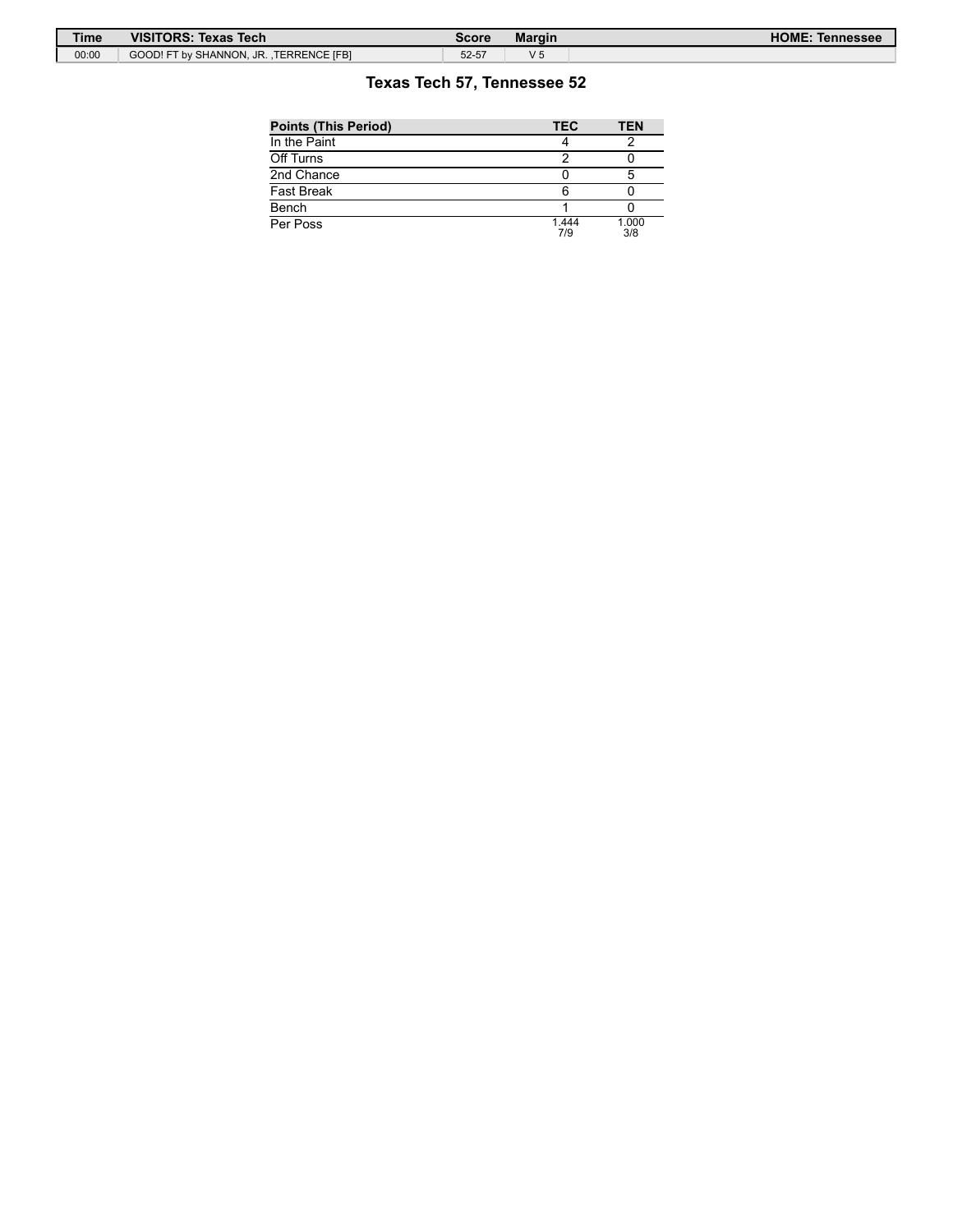### **Official Scoring/Possession Reference Chart Texas Tech vs Tennessee Period 1 December 07, 2021 at Madison Square Garden (MSG) - New York**



### **Period 1**

<mark>Starters:</mark><br>Texas Tech: 0 OBANOR,KEVIN (F); 1 SHANNON, JR. ,TERRENCE (G); 2 WARREN ,DAVION (G); 11 WILLIAMS,BRYSON (F); 15 MCCULLAR,KEVIN (G);<br>Tennessee: 1 CHANDLER,KENNEDY (G); 10 FULKERSON,JOHN (F); 12 BAILEY JR.,VICTOR

| Time  | <b>VISITORS: Texas Tech</b>                       | <b>Score</b> | <b>Margin</b>  | <b>HOME: Tennessee</b>                  |
|-------|---------------------------------------------------|--------------|----------------|-----------------------------------------|
| 17:16 |                                                   | $2 - 0$      | H <sub>2</sub> | GOOD! LAYUP by NKAMHOUA, OLIVIER [PNT]  |
| 16:56 | GOOD! 3PTR by WILLIAMS, BRYSON                    | $2 - 3$      | V <sub>1</sub> |                                         |
| 16:40 |                                                   | $4 - 3$      | H <sub>1</sub> | GOOD! LAYUP by FULKERSON, JOHN          |
| 16:20 | GOOD! 3PTR by WARREN, DAVION                      | $4-6$        | V <sub>2</sub> |                                         |
| 13:33 | GOOD! LAYUP by SHANNON, JR., TERRENCE<br>[FB/PNT] | 4-8          | V <sub>4</sub> |                                         |
| 13:23 |                                                   | $5-8$        | $V_3$          | GOOD! FT by ZEIGLER, ZAKAI              |
| 12:42 |                                                   | $7-8$        | V <sub>1</sub> | GOOD! JUMPER by PLAVSIC, UROS [PNT]     |
| 11:33 | GOOD! FT by SHANNON, JR., TERRENCE [FB]           | $7-9$        | V <sub>2</sub> |                                         |
| 11:33 | GOOD! FT by SHANNON, JR., TERRENCE [FB]           | $7 - 10$     | $V_3$          |                                         |
| 10:23 |                                                   | $9 - 10$     | V <sub>1</sub> | GOOD! LAYUP by FULKERSON, JOHN [PNT]    |
| 09:22 |                                                   | $11 - 10$    | H 1            | GOOD! JUMPER by FULKERSON, JOHN [PNT]   |
| 09:06 | GOOD! JUMPER by OBANOR, KEVIN [PNT]               | $11 - 12$    | V <sub>1</sub> |                                         |
| 08:55 |                                                   | 13-12        | H <sub>1</sub> | GOOD! LAYUP by CHANDLER, KENNEDY        |
| 08:10 |                                                   | $15-12$      | $H_3$          | GOOD! JUMPER by VESCOVI, SANTIAGO [PNT] |
| 07:45 | GOOD! LAYUP by OBANOR, KEVIN                      | $15 - 14$    | H <sub>1</sub> |                                         |
| 07:19 | GOOD! LAYUP by WARREN, DAVION [PNT]               | 15-16        | V <sub>1</sub> |                                         |
| 06:50 | GOOD! LAYUP by SHANNON, JR., TERRENCE<br>[PNT]    | $15 - 18$    | $V_3$          |                                         |
| 06:33 | GOOD! LAYUP by WILLIAMS, BRYSON [FB]              | 15-20        | V <sub>5</sub> |                                         |
| 06:20 |                                                   | 16-20        | V <sub>4</sub> | GOOD! FT by HUNTLEY-HATFIELD, BRANDON   |
| 05:06 |                                                   | 19-20        | V <sub>1</sub> | GOOD! 3PTR by ZEIGLER, ZAKAI            |
| 04:22 | GOOD! LAYUP by SHANNON, JR., TERRENCE [FB]        | 19-22        | $V_3$          |                                         |
| 04:22 | GOOD! FT by SHANNON, JR., TERRENCE [FB]           | 19-23        | V <sub>4</sub> |                                         |
| 04:18 |                                                   | 20-23        | $V_3$          | GOOD! FT by ZEIGLER, ZAKAI [FB]         |
| 03:54 | GOOD! JUMPER by SHANNON, JR., TERRENCE<br>[PNT]   | 20-25        | V <sub>5</sub> |                                         |
| 03:34 | GOOD! 3PTR by OBANOR, KEVIN                       | 20-28        | V8             |                                         |
| 02:31 | GOOD! FT by BATCHO, DANIEL                        | 20-29        | V <sub>9</sub> |                                         |
| 01:40 |                                                   | 23-29        | $V_6$          | GOOD! 3PTR by BAILEY JR., VICTOR [FB]   |
| 00:10 |                                                   | 25-29        | V <sub>4</sub> | GOOD! JUMPER by ZEIGLER, ZAKAI [PNT]    |

**Texas Tech 29, Tennessee 25**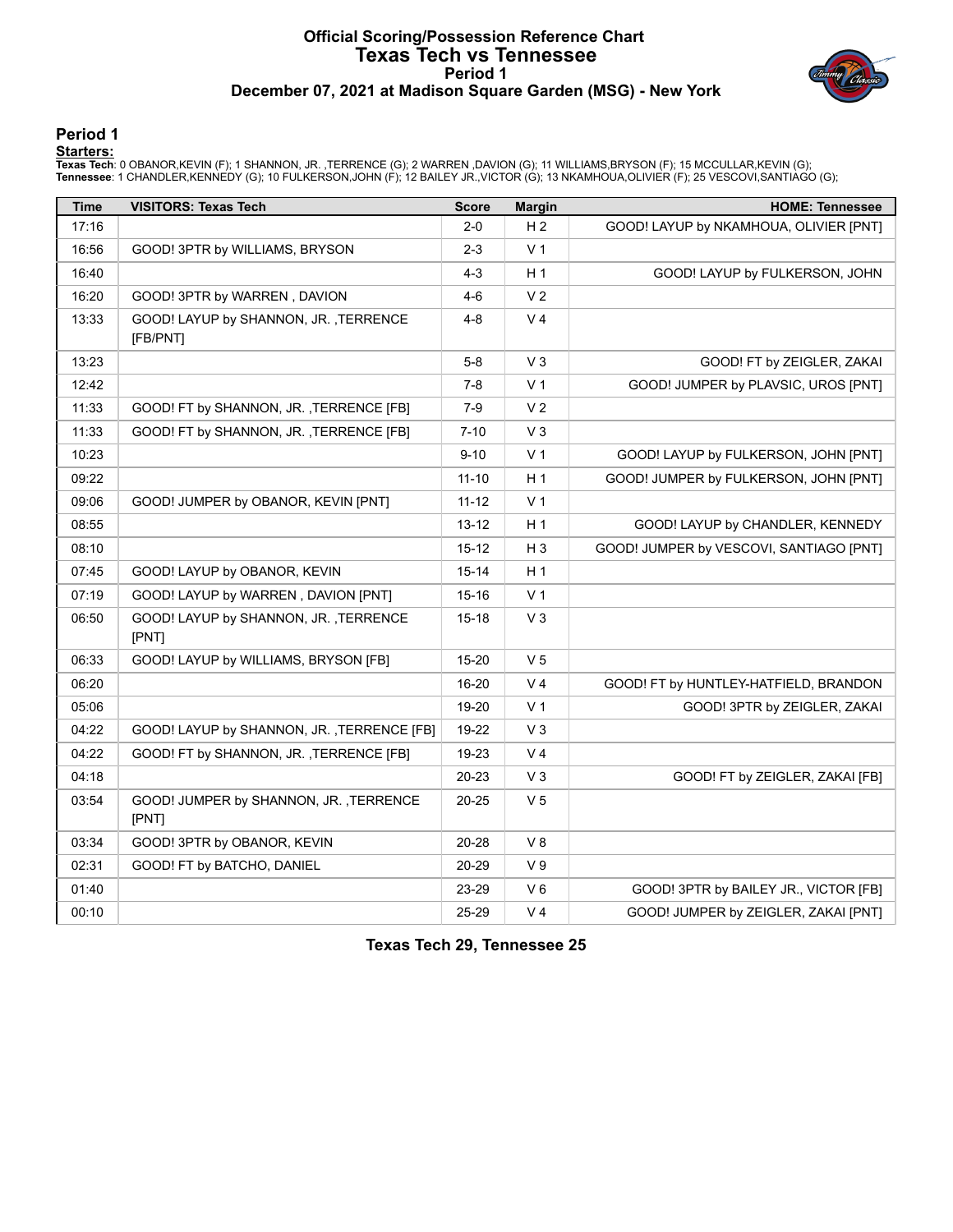### **Official Scoring/Possession Reference Chart Texas Tech vs Tennessee Period 2 December 07, 2021 at Madison Square Garden (MSG) - New York**



#### **Period 2**

<mark>Starters:</mark><br>Texas Tech: 0 OBANOR,KEVIN (F); 1 SHANNON, JR. ,TERRENCE (G); 2 WARREN ,DAVION (G); 11 WILLIAMS,BRYSON (F); 15 MCCULLAR,KEVIN (G);<br>Tennessee: 1 CHANDLER,KENNEDY (G); 10 FULKERSON,JOHN (F); 12 BAILEY JR.,VICTOR

| <b>Time</b> | <b>VISITORS: Texas Tech</b>             | <b>Score</b> | <b>Margin</b>  | <b>HOME: Tennessee</b>                    |
|-------------|-----------------------------------------|--------------|----------------|-------------------------------------------|
| 19:38       | GOOD! JUMPER by MCCULLAR, KEVIN [PNT]   | 25-31        | $V_6$          |                                           |
| 18:07       | GOOD! 3PTR by OBANOR, KEVIN             | 25-34        | V <sub>9</sub> |                                           |
| 16:59       |                                         | 27-34        | V <sub>7</sub> | GOOD! LAYUP by CHANDLER, KENNEDY [PNT]    |
| 16:44       |                                         | 29-34        | V <sub>5</sub> | GOOD! LAYUP by CHANDLER, KENNEDY [FB/PNT] |
| 16:13       |                                         | 30-34        | V <sub>4</sub> | GOOD! FT by FULKERSON, JOHN [FB]          |
| 14:12       |                                         | 31-34        | V <sub>3</sub> | GOOD! FT by VESCOVI, SANTIAGO             |
| 13:53       | GOOD! DUNK by BATCHO, DANIEL            | $31 - 36$    | V <sub>5</sub> |                                           |
| 13:01       |                                         | 33-36        | V <sub>3</sub> | GOOD! LAYUP by JAMES, JOSIAH-JORDAN       |
| 11:57       | GOOD! LAYUP by MCCULLAR, KEVIN          | 33-38        | V <sub>5</sub> |                                           |
| 11:50       |                                         | 35-38        | V <sub>3</sub> | GOOD! LAYUP by ZEIGLER, ZAKAI [PNT]       |
| 09:10       | GOOD! FT by MCCULLAR, KEVIN [FB]        | 35-39        | V <sub>4</sub> |                                           |
| 07:39       |                                         | 36-39        | V <sub>3</sub> | GOOD! FT by JAMES, JOSIAH-JORDAN [FB]     |
| 07:39       |                                         | 37-39        | V <sub>2</sub> | GOOD! FT by JAMES, JOSIAH-JORDAN [FB]     |
| 04:12       |                                         | 38-39        | V <sub>1</sub> | GOOD! FT by FULKERSON, JOHN [FB]          |
| 03:38       | GOOD! DUNK by WILLIAMS, BRYSON          | 38-41        | V <sub>3</sub> |                                           |
| 01:55       |                                         | $41 - 41$    | $\mathsf{T}$   | GOOD! 3PTR by VESCOVI, SANTIAGO           |
| 01:26       | GOOD! FT by MCCULLAR, KEVIN             | 41-42        | V <sub>1</sub> |                                           |
| 01:26       | GOOD! FT by MCCULLAR, KEVIN             | $41 - 43$    | V <sub>2</sub> |                                           |
| 00:37       | GOOD! FT by SHANNON, JR., TERRENCE [FB] | 41-44        | V <sub>3</sub> |                                           |
| 00:31       |                                         | 44-44        | Τ              | GOOD! 3PTR by JAMES, JOSIAH-JORDAN [FB]   |

**Texas Tech 44, Tennessee 44**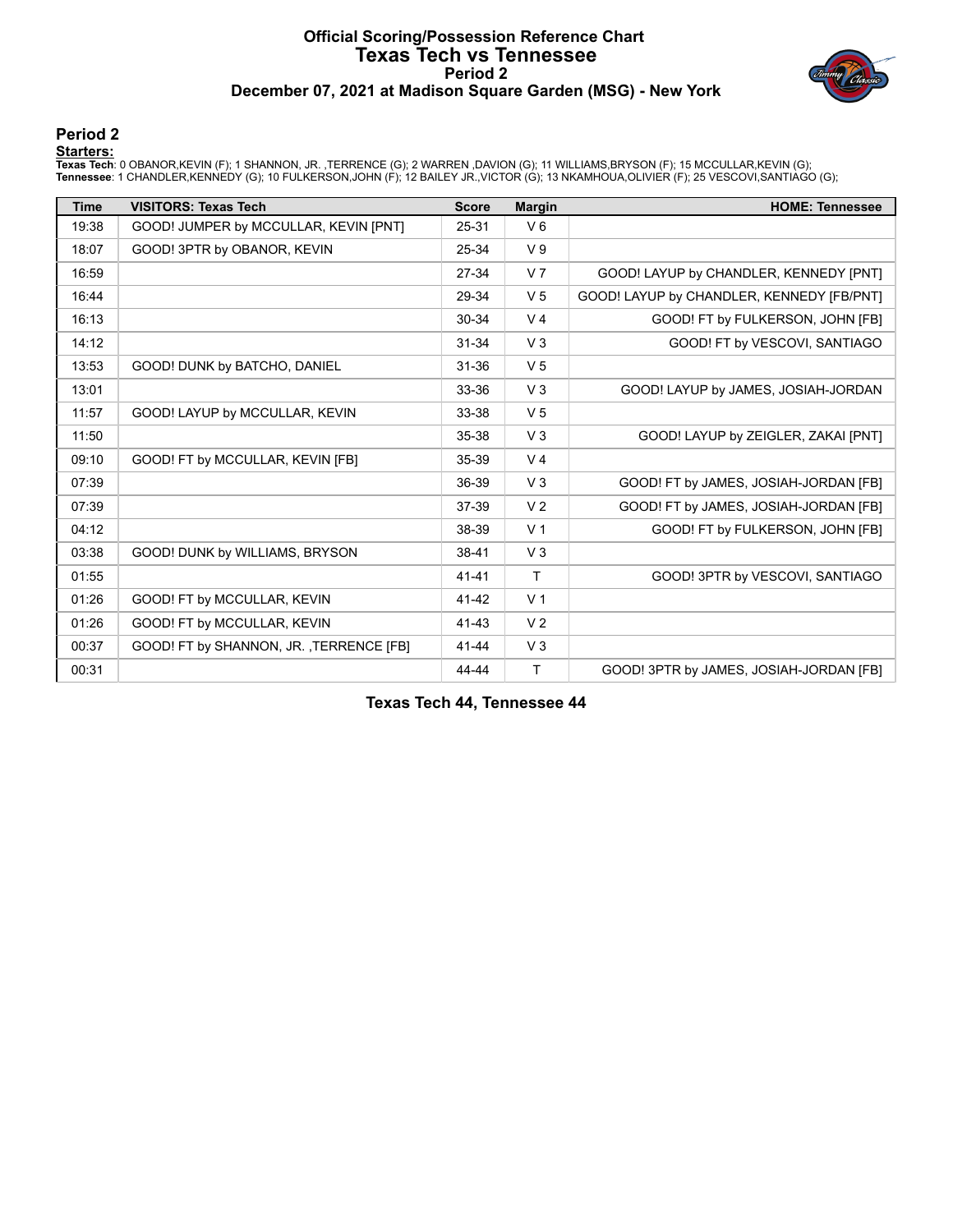### **Official Scoring/Possession Reference Chart Texas Tech vs Tennessee Period 3 December 07, 2021 at Madison Square Garden (MSG) - New York**



### **Period 3**

<mark>Starters:</mark><br>Texas Tech: 0 OBANOR,KEVIN (F); 1 SHANNON, JR. ,TERRENCE (G); 2 WARREN ,DAVION (G); 11 WILLIAMS,BRYSON (F); 15 MCCULLAR,KEVIN (G);<br>Tennessee: 1 CHANDLER,KENNEDY (G); 10 FULKERSON,JOHN (F); 12 BAILEY JR.,VICTOR

| <b>Time</b> | <b>VISITORS: Texas Tech</b>                     | <b>Score</b> | <b>Margin</b>  | <b>HOME: Tennessee</b>          |
|-------------|-------------------------------------------------|--------------|----------------|---------------------------------|
| 03:48       | GOOD! JUMPER by SHANNON, JR., TERRENCE          | 44-46        | V <sub>2</sub> |                                 |
| 02:59       | GOOD! DUNK by WARREN, DAVION                    | 44-48        | V <sub>4</sub> |                                 |
| 02:18       | GOOD! JUMPER by SHANNON, JR., TERRENCE<br>[PNT] | 44-50        | $V_6$          |                                 |
| 01:54       |                                                 | 46-50        | V <sub>4</sub> | GOOD! DUNK by FULKERSON, JOHN   |
| 01:30       | GOOD! FT by WARREN, DAVION                      | 46-51        | V <sub>5</sub> |                                 |
| 00:37       | GOOD! FT by WARREN, DAVION [FB]                 | 46-52        | $V_6$          |                                 |
| 00:37       | GOOD! FT by WARREN, DAVION [FB]                 | 46-53        | V <sub>7</sub> |                                 |
| 00:33       |                                                 | 49-53        | V <sub>4</sub> | GOOD! 3PTR by CHANDLER, KENNEDY |
| 00:29       | GOOD! FT by MCCULLAR, KEVIN [FB]                | 49-54        | V <sub>5</sub> |                                 |
| 00:19       | GOOD! FT by BATCHO, DANIEL [FB]                 | 49-55        | $V_6$          |                                 |
| 00:02       |                                                 | $52 - 55$    | $V_3$          | GOOD! 3PTR by VESCOVI, SANTIAGO |
| 00:00       | GOOD! FT by SHANNON, JR., TERRENCE [FB]         | 52-56        | V <sub>4</sub> |                                 |
| 00:00       | GOOD! FT by SHANNON, JR., TERRENCE [FB]         | 52-57        | V <sub>5</sub> |                                 |

**Texas Tech 57, Tennessee 52**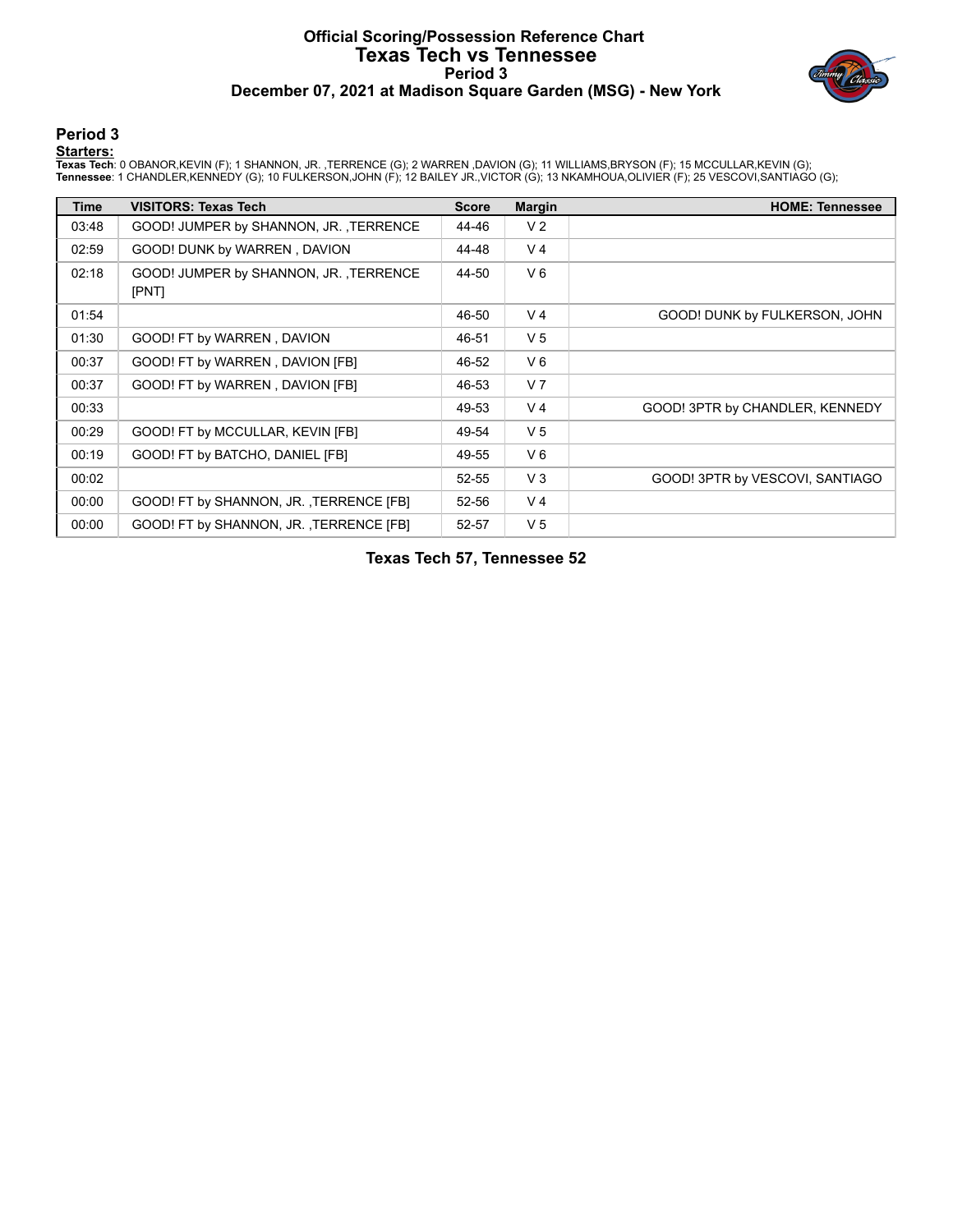### **Official Substitutions Log Texas Tech vs Tennessee Period 1 December 07, 2021 at Madison Square Garden (MSG) - New York**



| <b>VISITORS: Texas Tech</b>                               | <b>Time</b>    | <b>Score</b> | <b>HOME: Tennessee</b>             |
|-----------------------------------------------------------|----------------|--------------|------------------------------------|
| 0 OBANOR, KEVIN                                           |                |              | 1 CHANDLER.KENNEDY                 |
| 1 SHANNON, JR., TERRENCE                                  |                |              | 10 FULKERSON, JOHN                 |
| 2 WARREN, DAVION                                          |                |              | 12 BAILEY JR., VICTOR              |
| 11 WILLIAMS, BRYSON                                       |                |              | 13 NKAMHOUA, OLIVIER               |
| 15 MCCULLAR, KEVIN                                        |                |              | 25 VESCOVI, SANTIAGO               |
|                                                           | 14:27          | $6 - 4$      | SUB OUT: CHANDLER, KENNEDY         |
|                                                           | 14:27          |              | SUB OUT: FULKERSON, JOHN           |
|                                                           | 14:27          |              | SUB OUT: BAILEY JR., VICTOR        |
|                                                           | 14:27          |              | SUB IN: ZEIGLER, ZAKAI             |
|                                                           | 14:27          |              | SUB IN: JAMES, JOSIAH-JORDAN       |
| SUB OUT: 11 WILLIAMS, BRYSON                              | 14:27<br>14:27 |              | SUB IN: PLAVSIC, UROS              |
| SUB IN: 4 BATCHO.DANIEL                                   | 14:27          |              |                                    |
|                                                           | 13:23          | $8 - 4$      | SUB OUT: VESCOVI, SANTIAGO         |
|                                                           | 13:23          |              | SUB IN: POWELL, JUSTIN             |
| SUB OUT: 2 WARREN , DAVION                                | 13:23          |              |                                    |
| SUB IN: 25 ARMS, ADONIS                                   | 13:23          |              |                                    |
| SUB OUT: 0 OBANOR, KEVIN                                  | 13:06          | $8 - 5$      |                                    |
| SUB OUT: 15 MCCULLAR, KEVIN                               | 13:06          |              |                                    |
| SUB IN: 13 WILSON, MYLIK                                  | 13:06          |              |                                    |
| SUB IN: 14 SANTOS-SILVA, MARCUS                           | 13:06          |              |                                    |
| SUB OUT: 1 SHANNON, JR., TERRENCE                         | 12:50          | $8 - 5$      |                                    |
| SUB OUT: 14 SANTOS-SILVA, MARCUS                          | 12:50          |              |                                    |
| SUB IN: 11 WILLIAMS, BRYSON                               | 12:50          |              |                                    |
| SUB IN: 15 MCCULLAR, KEVIN                                | 12:50          |              |                                    |
|                                                           | 12:20          | $8 - 7$      | SUB OUT: NKAMHOUA, OLIVIER         |
|                                                           | 12:20          |              | SUB IN: CHANDLER, KENNEDY          |
|                                                           | 11:58          | $8 - 7$      | SUB OUT: PLAVSIC, UROS             |
|                                                           | 11:58          |              | SUB IN: FULKERSON, JOHN            |
| SUB OUT: 11 WILLIAMS, BRYSON                              | 11:58          |              |                                    |
| SUB IN: 0 OBANOR, KEVIN                                   | 11:58          |              |                                    |
| SUB OUT: 13 WILSON, MYLIK                                 | 11:53          | $8 - 7$      |                                    |
| SUB IN: 1 SHANNON, JR., TERRENCE                          | 11:53          |              |                                    |
|                                                           | 11:33          | $9 - 7$      | SUB OUT: ZEIGLER, ZAKAI            |
|                                                           | 11:33          |              | SUB IN: VESCOVI, SANTIAGO          |
| SUB OUT: 25 ARMS, ADONIS                                  | 11:33          |              |                                    |
| SUB IN: 2 WARREN , DAVION                                 | 11:33          |              |                                    |
|                                                           | 09:51          | $10-9$       | SUB OUT: JAMES, JOSIAH-JORDAN      |
| SUB OUT: 0 OBANOR, KEVIN                                  | 09:51<br>09:51 |              | SUB IN: HUNTLEY-HATFIELD, BRANDON  |
| SUB IN: 14 SANTOS-SILVA, MARCUS                           | 09:51          |              |                                    |
|                                                           | 09:07          | $10 - 11$    | SUB OUT: POWELL, JUSTIN            |
|                                                           | 09:07          |              | SUB IN: BAILEY JR., VICTOR         |
| SUB OUT: 4 BATCHO, DANIEL                                 | 09:07          |              |                                    |
| SUB OUT: 14 SANTOS-SILVA, MARCUS                          | 09:07          |              |                                    |
| SUB OUT: 15 MCCULLAR, KEVIN                               | 09:07          |              |                                    |
| SUB IN: 0 OBANOR, KEVIN                                   | 09:07          |              |                                    |
| SUB IN: 11 WILLIAMS, BRYSON                               | 09:07          |              |                                    |
| SUB IN: 25 ARMS, ADONIS                                   | 09:07          |              |                                    |
|                                                           | 07:48          | $12 - 15$    | SUB OUT: FULKERSON, JOHN           |
|                                                           | 07:48          |              | SUB IN: JAMES, JOSIAH-JORDAN       |
| SUB OUT: 25 ARMS, ADONIS                                  | 07:48          |              |                                    |
| SUB IN: 15 MCCULLAR, KEVIN                                | 07:48          |              |                                    |
|                                                           | 07:01          | $16-15$      | SUB OUT: VESCOVI, SANTIAGO         |
|                                                           | 07:01          |              | SUB IN: NKAMHOUA, OLIVIER          |
|                                                           | 06:28          | $20 - 15$    | SUB OUT: BAILEY JR., VICTOR        |
|                                                           | 06:28          |              | SUB OUT: NKAMHOUA, OLIVIER         |
|                                                           | 06:28          |              | SUB IN: ZEIGLER, ZAKAI             |
|                                                           | 06:28          |              | SUB IN: FULKERSON, JOHN            |
| SUB OUT: 11 WILLIAMS, BRYSON                              | 06:28          |              |                                    |
| SUB IN: 4 BATCHO, DANIEL                                  | 06:28          |              |                                    |
|                                                           | 06:20          | $20 - 16$    | SUB OUT: HUNTLEY-HATFIELD, BRANDON |
|                                                           | 06:20          |              | SUB IN: PLAVSIC, UROS              |
| SUB OUT: 0 OBANOR, KEVIN                                  | 05:26          | $20 - 16$    |                                    |
| SUB OUT: 2 WARREN , DAVION<br>SUB IN: 11 WILLIAMS, BRYSON | 05:26<br>05:26 |              |                                    |
| SUB IN: 25 ARMS, ADONIS                                   | 05:26          |              |                                    |
|                                                           | 04:22          | 22-19        | SUB OUT: PLAVSIC, UROS             |
|                                                           | 04:22          |              | SUB IN: POWELL, JUSTIN             |
|                                                           |                |              |                                    |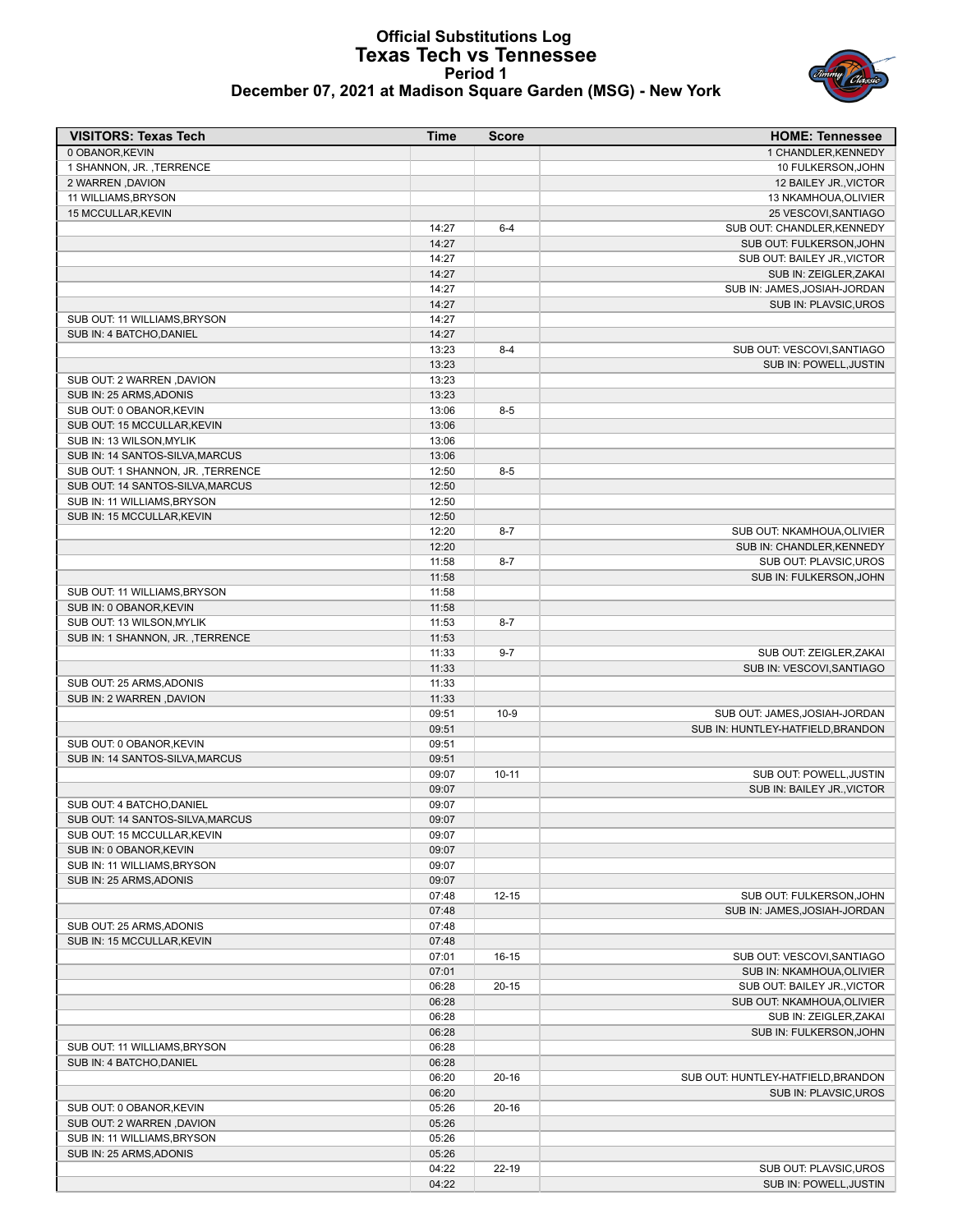| <b>VISITORS: Texas Tech</b>       | <b>Time</b> | <b>Score</b> | <b>HOME: Tennessee</b>        |
|-----------------------------------|-------------|--------------|-------------------------------|
| SUB OUT: 1 SHANNON, JR., TERRENCE | 04:22       |              |                               |
| SUB IN: 13 WILSON, MYLIK          | 04:22       |              |                               |
| SUB OUT: 11 WILLIAMS, BRYSON      | 04:18       | $23-19$      |                               |
| SUB OUT: 13 WILSON, MYLIK         | 04:18       |              |                               |
| SUB IN: 0 OBANOR, KEVIN           | 04:18       |              |                               |
| SUB IN: 1 SHANNON, JR., TERRENCE  | 04:18       |              |                               |
|                                   | 02:50       | 28-20        | SUB OUT: FULKERSON, JOHN      |
|                                   | 02:50       |              | <b>SUB OUT: POWELL.JUSTIN</b> |
|                                   | 02:50       |              | SUB OUT: JAMES, JOSIAH-JORDAN |
|                                   | 02:50       |              | SUB IN: BAILEY JR., VICTOR    |
|                                   | 02:50       |              | SUB IN: NKAMHOUA, OLIVIER     |
|                                   | 02:50       |              | SUB IN: PLAVSIC, UROS         |
|                                   | 00:37       | 29-23        | SUB OUT: NKAMHOUA, OLIVIER    |
|                                   | 00:37       |              | SUB OUT: PLAVSIC.UROS         |
|                                   | 00:37       |              | SUB IN: FULKERSON, JOHN       |
|                                   | 00:37       |              | SUB IN: JAMES.JOSIAH-JORDAN   |

**Texas Tech 29, Tennessee 25**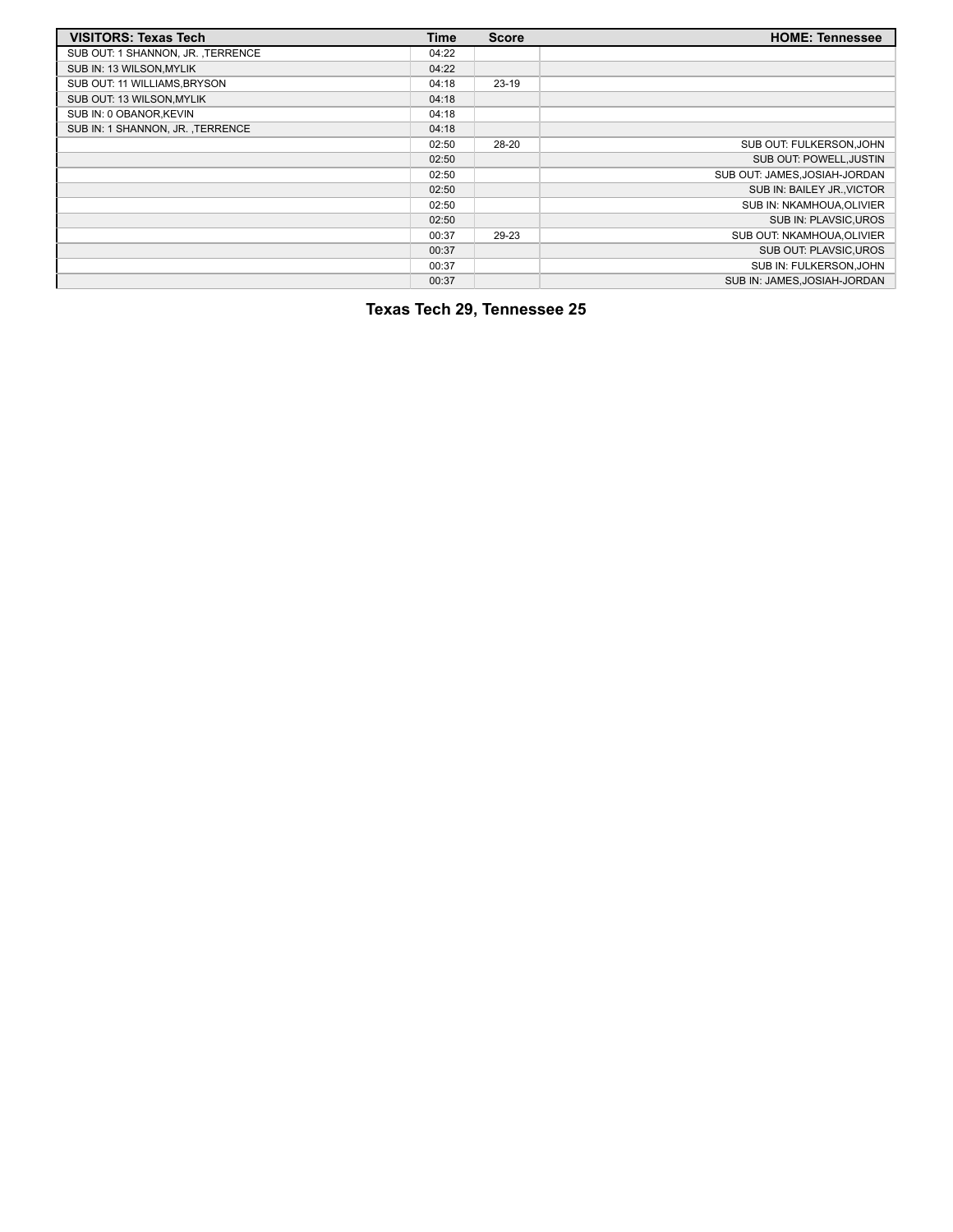### **Official Substitutions Log Texas Tech vs Tennessee Period 2 December 07, 2021 at Madison Square Garden (MSG) - New York**



| <b>VISITORS: Texas Tech</b>                          | <b>Time</b>    | <b>Score</b>             | <b>HOME: Tennessee</b>                                     |
|------------------------------------------------------|----------------|--------------------------|------------------------------------------------------------|
| 0 OBANOR, KEVIN                                      |                |                          | 1 CHANDLER, KENNEDY                                        |
| 1 SHANNON, JR., TERRENCE                             |                |                          | 10 FULKERSON, JOHN                                         |
| 2 WARREN, DAVION                                     |                |                          | 12 BAILEY JR., VICTOR                                      |
| 11 WILLIAMS, BRYSON                                  |                |                          | 13 NKAMHOUA, OLIVIER                                       |
| 15 MCCULLAR, KEVIN                                   |                |                          | 25 VESCOVI, SANTIAGO                                       |
|                                                      | 20:00          | $\overline{\phantom{a}}$ | SUB OUT: ZEIGLER, ZAKAI                                    |
|                                                      | 20:00          |                          | SUB OUT: JAMES, JOSIAH-JORDAN                              |
|                                                      | 20:00          |                          | SUB IN: NKAMHOUA, OLIVIER                                  |
|                                                      | 20:00          |                          | SUB IN: VESCOVI, SANTIAGO                                  |
| SUB OUT: 4 BATCHO, DANIEL                            | 20:00          |                          |                                                            |
| SUB OUT: 25 ARMS, ADONIS                             | 20:00          |                          |                                                            |
| SUB IN: 2 WARREN , DAVION                            | 20:00          |                          |                                                            |
| SUB IN: 11 WILLIAMS, BRYSON                          | 20:00          |                          |                                                            |
|                                                      | 17:58          | 34-25                    | SUB OUT: BAILEY JR., VICTOR                                |
|                                                      | 17:58          |                          | SUB IN: ZEIGLER, ZAKAI                                     |
| SUB OUT: 11 WILLIAMS, BRYSON                         | 17:58          |                          |                                                            |
| SUB IN: 4 BATCHO, DANIEL                             | 17:58          |                          |                                                            |
|                                                      | 17:19<br>17:19 | 34-25                    | SUB OUT: NKAMHOUA, OLIVIER<br>SUB IN: JAMES, JOSIAH-JORDAN |
| SUB OUT: 2 WARREN , DAVION                           | 17:19          |                          |                                                            |
| SUB IN: 25 ARMS, ADONIS                              | 17:19          |                          |                                                            |
| SUB OUT: 0 OBANOR, KEVIN                             | 17:19          |                          |                                                            |
| SUB IN: 14 SANTOS-SILVA, MARCUS                      | 17:19          |                          |                                                            |
| SUB OUT: 4 BATCHO.DANIEL                             | 16:59          | 34-27                    |                                                            |
| SUB OUT: 14 SANTOS-SILVA, MARCUS                     | 16:59          |                          |                                                            |
| SUB IN: 0 OBANOR, KEVIN                              | 16:59          |                          |                                                            |
| SUB IN: 11 WILLIAMS, BRYSON                          | 16:59          |                          |                                                            |
| SUB OUT: 15 MCCULLAR.KEVIN                           | 16:13          | 34-29                    |                                                            |
| SUB OUT: 25 ARMS, ADONIS                             | 16:13          |                          |                                                            |
| SUB IN: 2 WARREN , DAVION                            | 16:13          |                          |                                                            |
| SUB IN: 13 WILSON, MYLIK                             | 16:13          |                          |                                                            |
|                                                      | 14:24          | 34-30                    | SUB OUT: FULKERSON, JOHN                                   |
|                                                      | 14:24          |                          | SUB IN: PLAVSIC, UROS                                      |
| SUB OUT: 11 WILLIAMS, BRYSON                         | 14:24          |                          |                                                            |
| SUB OUT: 13 WILSON, MYLIK                            | 14:24          |                          |                                                            |
| SUB IN: 4 BATCHO, DANIEL                             | 14:24          |                          |                                                            |
| SUB IN: 15 MCCULLAR, KEVIN                           | 14:24          |                          |                                                            |
|                                                      | 13:27          | 36-31                    | SUB OUT: ZEIGLER, ZAKAI                                    |
|                                                      | 13:27          |                          | SUB IN: POWELL, JUSTIN                                     |
| SUB OUT: 4 BATCHO, DANIEL                            | 13:27          |                          |                                                            |
| SUB IN: 11 WILLIAMS, BRYSON                          | 13:27          |                          |                                                            |
|                                                      | 11:11          | 38-35                    | SUB OUT: POWELL, JUSTIN                                    |
|                                                      | 11:11          |                          | SUB OUT: PLAVSIC, UROS                                     |
|                                                      | 11:11          |                          | SUB IN: ZEIGLER, ZAKAI                                     |
|                                                      | 11:11          |                          | SUB IN: FULKERSON.JOHN                                     |
| SUB OUT: 11 WILLIAMS, BRYSON                         | 11:11          |                          |                                                            |
| SUB IN: 4 BATCHO, DANIEL                             | 11:11          |                          |                                                            |
|                                                      | 09:10          | 39-35                    | SUB OUT: VESCOVI, SANTIAGO                                 |
|                                                      | 09:10          |                          | SUB IN: BAILEY JR., VICTOR                                 |
| SUB OUT: 2 WARREN , DAVION                           | 09:10          |                          |                                                            |
| SUB IN: 13 WILSON, MYLIK<br>SUB OUT: 4 BATCHO.DANIEL | 09:10<br>09:10 |                          |                                                            |
| SUB IN: 14 SANTOS-SILVA, MARCUS                      | 09:10          |                          |                                                            |
| SUB OUT: 13 WILSON, MYLIK                            | 07:39          | 39-35                    |                                                            |
| SUB OUT: 14 SANTOS-SILVA, MARCUS                     | 07:39          |                          |                                                            |
| SUB IN: 2 WARREN, DAVION                             | 07:39          |                          |                                                            |
| SUB IN: 11 WILLIAMS, BRYSON                          | 07:39          |                          |                                                            |
|                                                      | 07:39          |                          | SUB OUT: JAMES, JOSIAH-JORDAN                              |
|                                                      | 07:39          |                          | SUB IN: VESCOVI, SANTIAGO                                  |
| SUB OUT: 1 SHANNON, JR., TERRENCE                    | 06:12          | 39-37                    |                                                            |
| SUB IN: 25 ARMS, ADONIS                              | 06:12          |                          |                                                            |
| SUB OUT: 11 WILLIAMS, BRYSON                         | 06:12          |                          |                                                            |
| SUB IN: 4 BATCHO, DANIEL                             | 06:12          |                          |                                                            |
|                                                      | 05:37          | 39-37                    | SUB OUT: CHANDLER, KENNEDY                                 |
|                                                      | 05:37          |                          | SUB IN: JAMES, JOSIAH-JORDAN                               |
| SUB OUT: 25 ARMS, ADONIS                             | 05:37          |                          |                                                            |
| SUB IN: 3 NADOLNY, CLARENCE                          | 05:37          |                          |                                                            |
| SUB OUT: 3 NADOLNY, CLARENCE                         | 04:12          | 39-38                    |                                                            |
| SUB OUT: 4 BATCHO, DANIEL                            | 04:12          |                          |                                                            |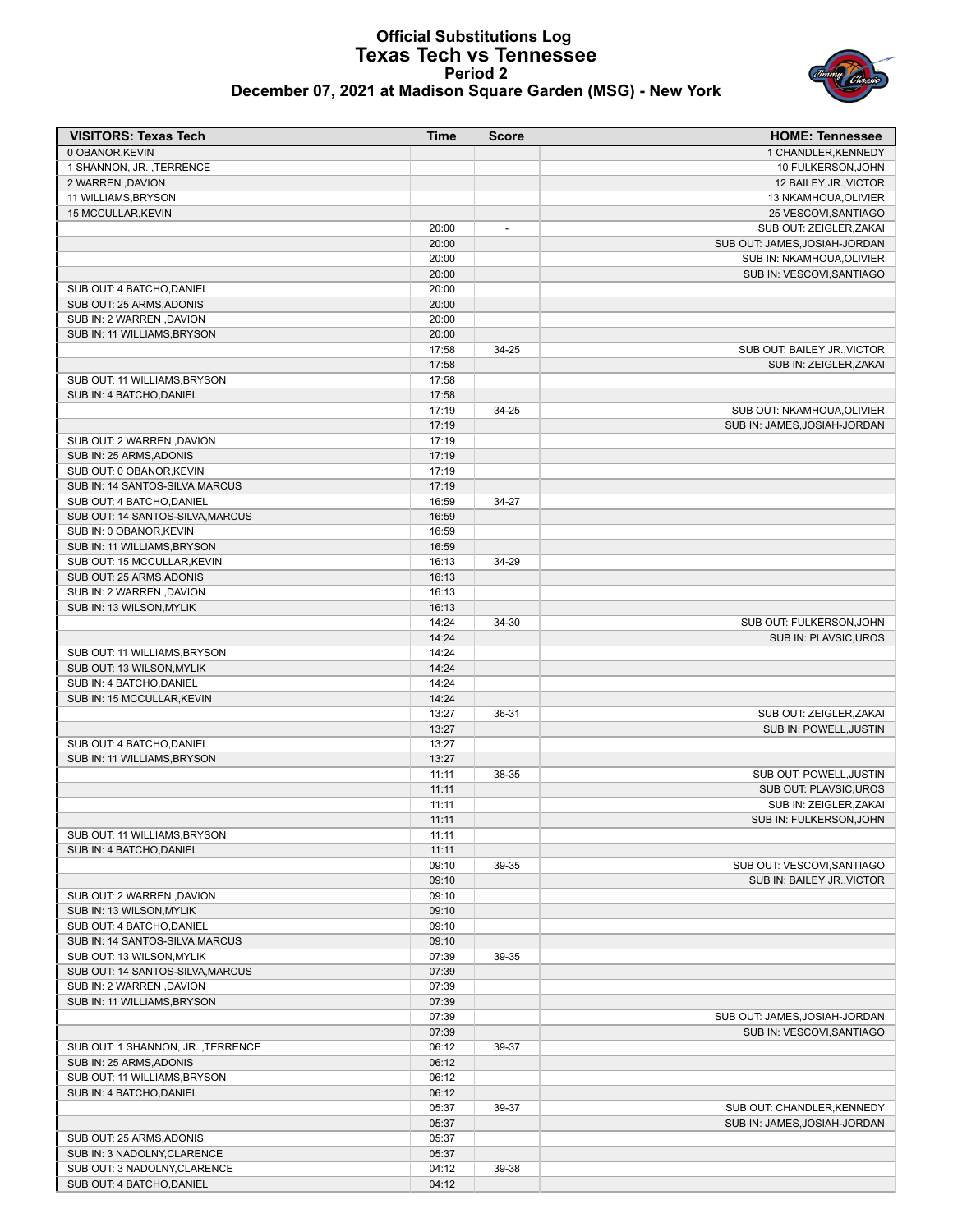| <b>VISITORS: Texas Tech</b>      | <b>Time</b> | <b>Score</b> | <b>HOME: Tennessee</b>      |
|----------------------------------|-------------|--------------|-----------------------------|
| SUB IN: 2 WARREN, DAVION         | 04:12       |              |                             |
| SUB IN: 11 WILLIAMS, BRYSON      | 04:12       |              |                             |
| SUB OUT: 2 WARREN , DAVION       | 04:08       | 39-38        |                             |
| SUB IN: 1 SHANNON, JR., TERRENCE | 04:08       |              |                             |
|                                  | 03:37       | 41-38        | SUB OUT: BAILEY JR., VICTOR |
|                                  | 03:37       |              | SUB IN: CHANDLER, KENNEDY   |
| SUB OUT: 11 WILLIAMS, BRYSON     | 03:37       |              |                             |
| SUB IN: 4 BATCHO, DANIEL         | 03:37       |              |                             |
|                                  | 01:37       | $41 - 41$    | SUB OUT: ZEIGLER, ZAKAI     |
|                                  | 01:37       |              | SUB IN: BAILEY JR., VICTOR  |
| SUB OUT: 4 BATCHO, DANIEL        | 01:37       |              |                             |
| SUB IN: 11 WILLIAMS, BRYSON      | 01:37       |              |                             |
|                                  | 01:26       | $41 - 41$    | SUB OUT: BAILEY JR., VICTOR |
|                                  | 01:26       |              | SUB IN: ZEIGLER.ZAKAI       |
| SUB OUT: 11 WILLIAMS, BRYSON     | 01:26       |              |                             |
| SUB IN: 4 BATCHO.DANIEL          | 01:26       |              |                             |

**Texas Tech 44, Tennessee 44**